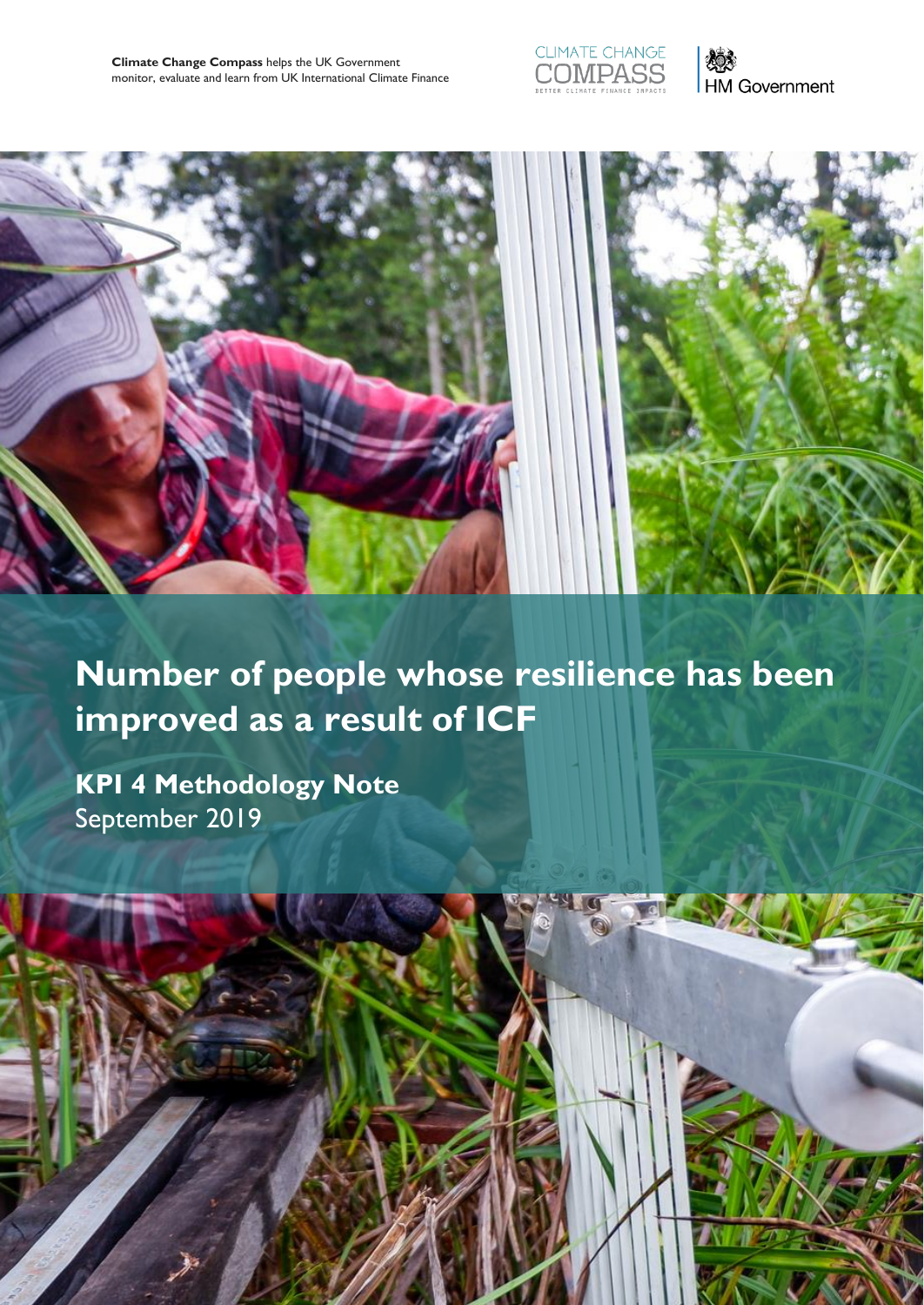

| Annex I: Alternative Methodology for Steps 5-6 - Climate Resilience Index 19<br>Annex 3: Comparability and synergies with other external indicators 24<br>Annex 4: Definitions of key methodological terms used across ICF KPIs 26 |
|------------------------------------------------------------------------------------------------------------------------------------------------------------------------------------------------------------------------------------|
|                                                                                                                                                                                                                                    |
|                                                                                                                                                                                                                                    |
|                                                                                                                                                                                                                                    |
|                                                                                                                                                                                                                                    |
|                                                                                                                                                                                                                                    |
|                                                                                                                                                                                                                                    |
|                                                                                                                                                                                                                                    |
|                                                                                                                                                                                                                                    |
|                                                                                                                                                                                                                                    |
|                                                                                                                                                                                                                                    |
|                                                                                                                                                                                                                                    |
|                                                                                                                                                                                                                                    |

\*Click on page numbers above to navigate direct to specific sections

**About Climate Change Compass**

The UK government has committed to provide at least £5.8 billion of International Climate Finance between 2016 and 2020 to help developing countries respond to the challenges and opportunities of climate change.

Visit **[www.gov.uk/guidance/international-climate-finance](https://www.gov.uk/guidance/international-climate-finance)** to learn more about UK International Climate Finance, its results and read case studies. Visit **[www.climatechangecompass.org](http://www.climatechangecompass.org/)** to learn more about how Climate Change Compass is supporting the UK Government to monitor, evaluate, and learn from the UK International Climate Finance portfolio.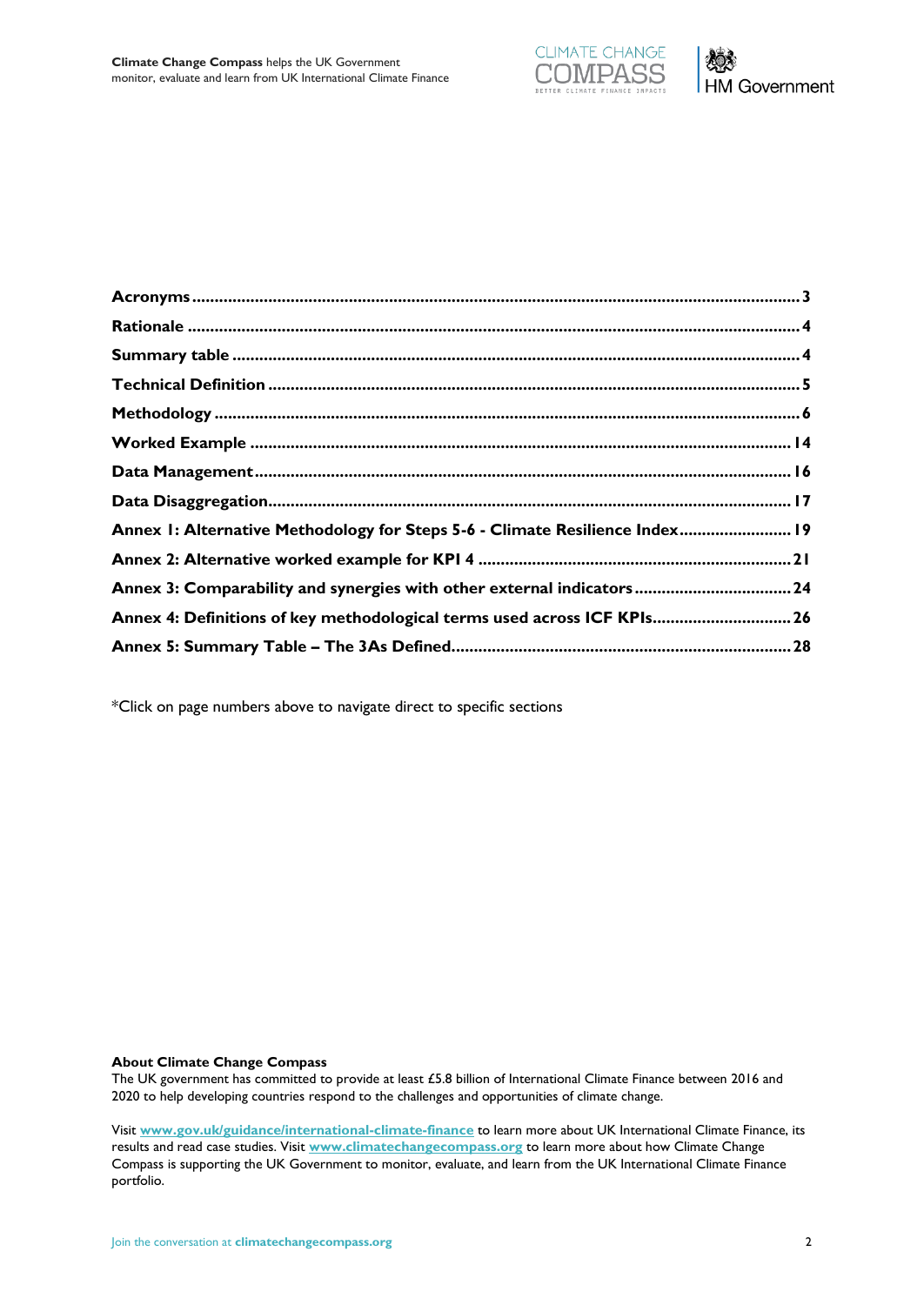



### <span id="page-2-0"></span>**Acronyms**

| <b>AMAT</b>   | Adaptation Monitoring and Assessment Tool                            |  |  |  |
|---------------|----------------------------------------------------------------------|--|--|--|
| <b>BAU</b>    | <b>Business as Usual</b>                                             |  |  |  |
| <b>BRACED</b> | Building Resilience and Adaptation to Climate Extremes and Disasters |  |  |  |
| <b>CRVI</b>   | Climate Risk and Vulnerability Index (CRVI)                          |  |  |  |
| <b>DDS</b>    | <b>Dietary Diversity Score</b>                                       |  |  |  |
| <b>DFID</b>   | Department for International Development                             |  |  |  |
| <b>GDP</b>    | <b>Gross Domestic Product</b>                                        |  |  |  |
| <b>GEF</b>    | <b>Global Environment Facility</b>                                   |  |  |  |
| <b>GEM</b>    | <b>Gender Empowerment Measure</b>                                    |  |  |  |
| <b>GLOF</b>   | Glacier Lake Outburst Flood                                          |  |  |  |
| <b>HMG</b>    | Her Majesty's Government                                             |  |  |  |
| <b>ICF</b>    | <b>International Climate Finance</b>                                 |  |  |  |
| <b>IIED</b>   | International Institute for Environment & Development (IIED)         |  |  |  |
| IP            | Implementing partner                                                 |  |  |  |
| <b>IPCC</b>   | Inter-Governmental Panel on Climate Change                           |  |  |  |
| <b>ISET</b>   | Institute for Social and Environmental Transition-International      |  |  |  |
| <b>KPI</b>    | Key Performance Indicator                                            |  |  |  |
| <b>MDB</b>    | Multi-lateral Development Bank                                       |  |  |  |
| <b>MN</b>     | Methodology Note                                                     |  |  |  |
| <b>NGO</b>    | Non-Governmental Organization                                        |  |  |  |
| <b>OECD</b>   | Organization for Economic Cooperation & Development                  |  |  |  |
| <b>PPCR</b>   | Pilot Programme for Climate Resilience                               |  |  |  |
| <b>SDG</b>    | Sustainable Development Goal                                         |  |  |  |
| <b>SMART</b>  | Specific, measurable, achievable, relevant and time-bound            |  |  |  |
| TA            | <b>Technical Assistance</b>                                          |  |  |  |
| <b>TAMD</b>   | <b>Tracking Adaptation and Measuring Development</b>                 |  |  |  |
| <b>TC</b>     | <b>Transformational Change</b>                                       |  |  |  |
| ToC           | Theory of Change                                                     |  |  |  |
| <b>UK</b>     | <b>United Kingdom</b>                                                |  |  |  |
| UN            | <b>United Nations</b>                                                |  |  |  |
| <b>WASH</b>   | Water, Sanitation & Hygiene                                          |  |  |  |
| 3As           | Adaptive Capacity, Anticipatory Capacity, Absorptive Capacity        |  |  |  |
|               |                                                                      |  |  |  |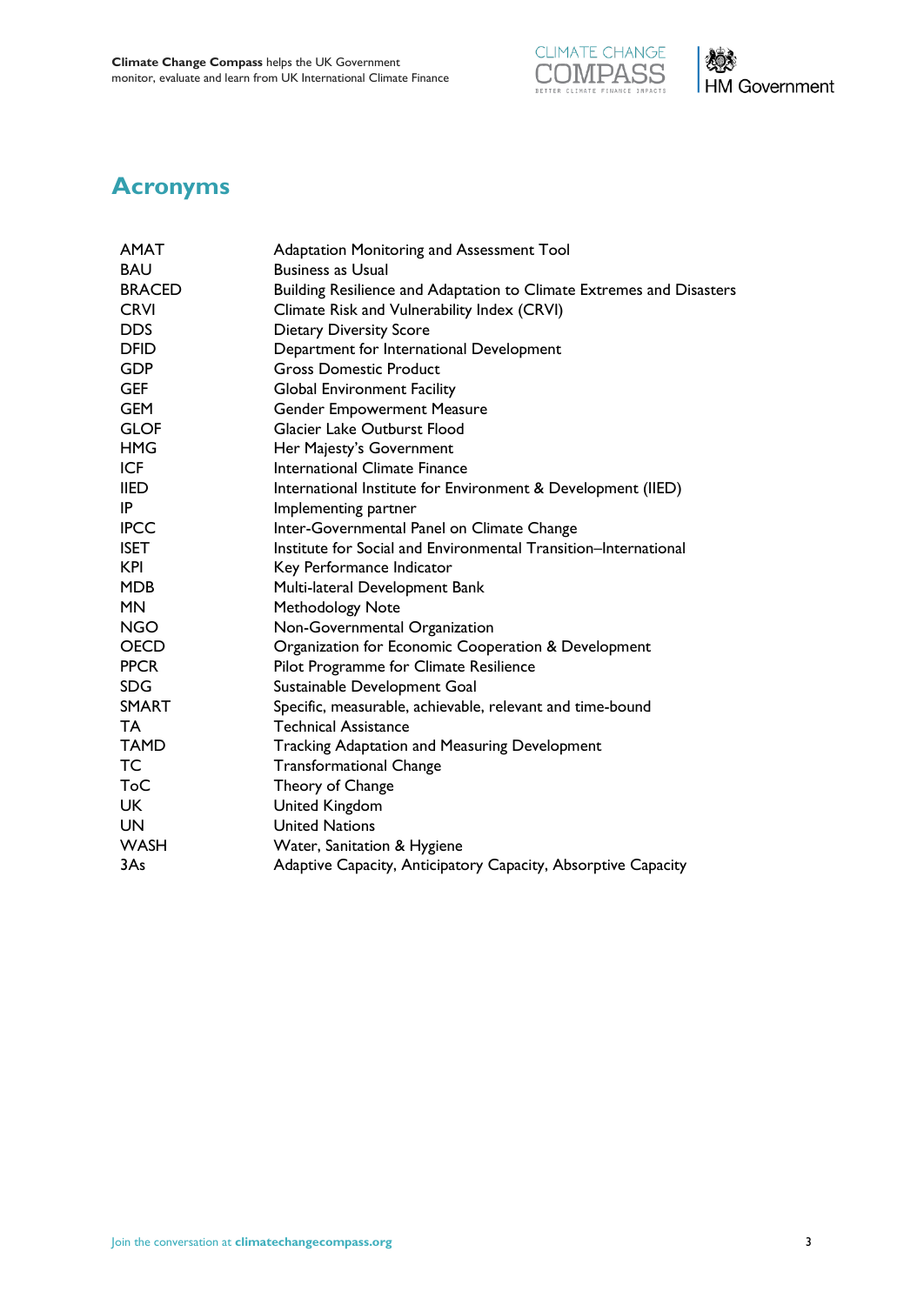

## **Number of people whose resilience has been improved as a result of ICF**

### <span id="page-3-0"></span>**Rationale**

### **Background to this indicator**

*\*Please note within the context of UK International Climate Finance, this Methodology Note addresses resilience with regard to climate change\**

KPI 4 measures the number of people with improved climate resilience due to UK International Climate Finance (ICF) support. Specifically:

- It measures number of people with a change in climate resilience at outcome level;
- It focuses on changes in climate resilience that have been positively influenced by the programme/project in question;
- It is not a measure of absolute resilience.

Climate resilience as a concept can apply to individuals, households, communities, infrastructure, systems and ecosystems. The contexts of individual lives are very much part of the climate resilience story we are trying to understand and measure. KPI specifically concerns changes in the climate resilience of individuals*.* However, it is recognised that the climate resilience of an individual also depends on the climate resilience of the household, community, infrastructure, systems and ecosystems in which they live.

Climate resilience is tricky to measure. It is multidimensional, contextual, with no standardised unit to count. KPI 4 represents a global innovation in climate resilience KPIs, sidestepping the lack of a universal metric to count climate resilience *per se*, and instead counting the number of people with improved climate resilience.

KPI 4 gathers key information about the results of resilience programmes, and as such is an important complement to KPI 1 (which captures adaptation outputs).

### <span id="page-3-1"></span>**Summary table**

| <b>Units</b>                                                 | Absolute number of people                                                                                                                                                                    |  |  |  |  |
|--------------------------------------------------------------|----------------------------------------------------------------------------------------------------------------------------------------------------------------------------------------------|--|--|--|--|
| <b>Disaggregation</b><br>summary<br>(click for more<br>info) | Number of people with improved climate resilience improved should be<br>disaggregated by:<br><b>Sex</b><br>$\bullet$<br>Age<br>$\bullet$<br>Geography<br>$\bullet$<br><b>Disability</b><br>٠ |  |  |  |  |
| Headline data<br>to be reported                              | Number of people whose resilience has been improved as a result of ICF.                                                                                                                      |  |  |  |  |
| <b>Latest revision</b>                                       | September 2019.<br>The main revisions to this Methodology Note (MN) are:                                                                                                                     |  |  |  |  |

*Table 1: KPI 1 summary table*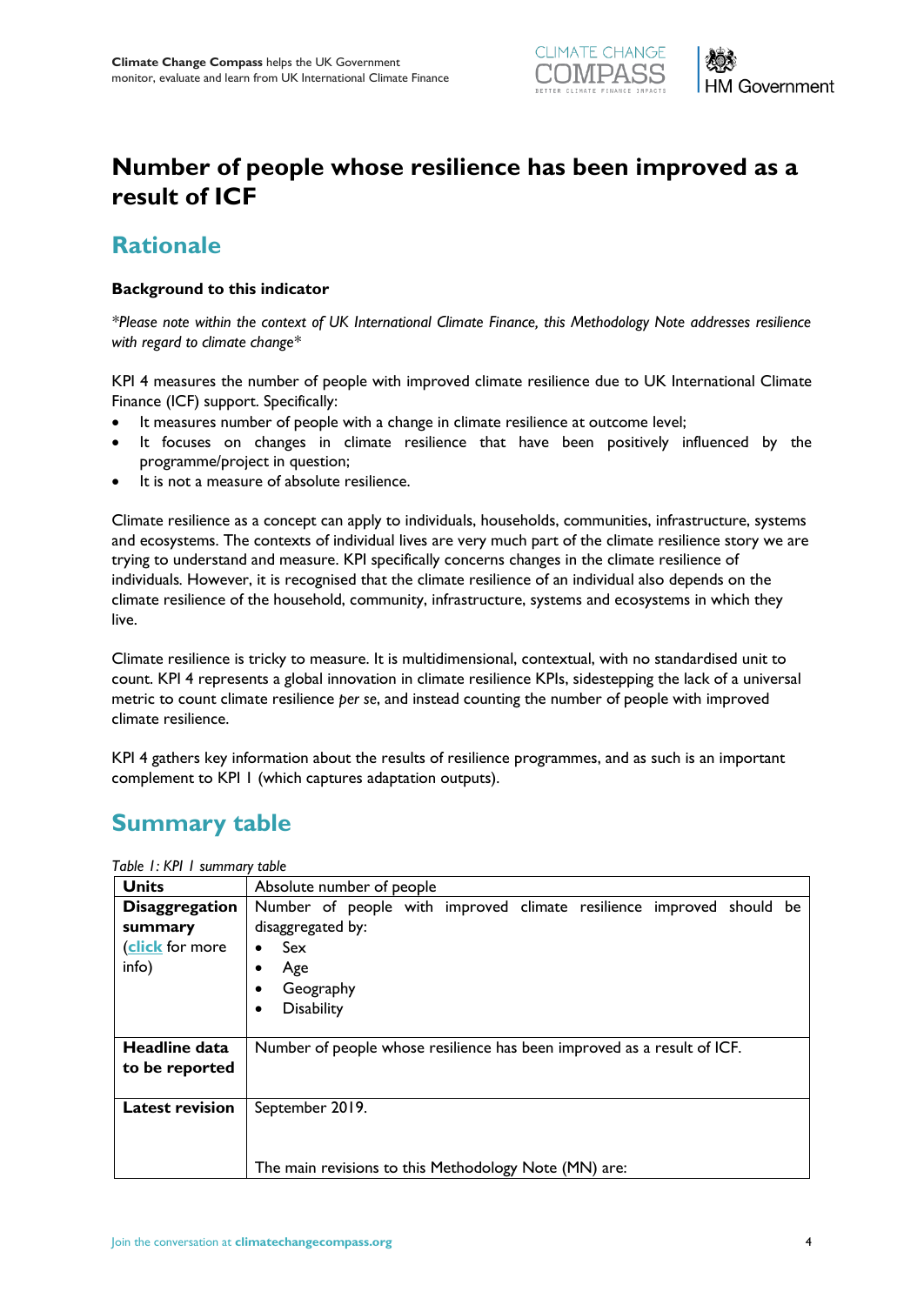



|                                                    | Strengthened guidelines for what constitutes a climate resilience programme,<br>٠<br>and how to monitor improved climate resilience.<br>Included definitions of key terms and concepts aligned with international<br>$\bullet$<br>standards and UK commitments to climate resilience.<br>Simplified methodology, greatly reduced alternative options/steps; removed<br>$\bullet$<br>unnecessary discussions and background details (at times, readers are referred<br>to other materials).                                                                                                                                                                                                                                                                                                        |
|----------------------------------------------------|---------------------------------------------------------------------------------------------------------------------------------------------------------------------------------------------------------------------------------------------------------------------------------------------------------------------------------------------------------------------------------------------------------------------------------------------------------------------------------------------------------------------------------------------------------------------------------------------------------------------------------------------------------------------------------------------------------------------------------------------------------------------------------------------------|
| <b>Timing issues</b>                               | When to report: ICF programmes will be required to report ICF results once each<br>year in March. Please bear in mind how much time is needed to collect data required<br>to report ICF results and plan accordingly.<br>Reporting lags: The programme may have produced results estimates earlier in the<br>year, for example during the programme's Annual Review. It is acceptable to<br>provide these results as long as they were produced in the 12 months preceding<br>the March results commission. In some cases, data required for producing results<br>estimates will be available after the results were achieved – if because of this,<br>results estimates are only available more than a year away from when results are<br>delivered, this should be noted in the results return. |
| <b>Links across</b><br>the <b>KPI</b><br>portfolio | KPI I counts people who have been supported to better adapt to the effects of<br>climate change, whereas KPI 4 counts those with improved resilience outcomes.<br>KPI I is thus an important complement to KPI 4.                                                                                                                                                                                                                                                                                                                                                                                                                                                                                                                                                                                 |

# <span id="page-4-0"></span>**Technical Definition**

The Intergovernmental Panel on Climate Change (IPCC) defines (climate) resilience as: "The capacity of social, economic and environmental systems to cope with a hazardous event or trend or disturbance, responding or reorganising in ways that maintain their essential function, identity and structure, while also maintaining the capacity for adaptation, learning and transformation".<sup>1</sup>

DFID defines (disaster) resilience as: "The ability of countries, communities and households to manage change by maintaining or transforming living standards in the face of shocks or stresses without compromising their long-term prospects."<sup>2</sup> Because this KPI reports towards UK International Climate Finance, it is expected that reporting programmes are specifically addressing resilience in the context of climate change.

KPI 4 does not measure climate resilience directly. Instead, it measures the number of people with improved climate resilience as a proxy for that. Therefore, for the purposes of this KPI, this proxy is operationalised as: "improvements in individuals' capacities to adapt, anticipate and/or absorb climaterelated shocks and stresses."

<sup>1</sup> IPCC 2014: Annex II: Glossary [Mach, K.J., S. Planton and C. von Stechow (eds.)]. In: Climate Change 2014: Synthesis Report. Contribution of Working Groups I, II and III to the Fifth Assessment Report of the Intergovernmental Panel on Climate Change [Core Writing Team, R.K. Pachauri and L.A. Meyer (eds.)]. IPCC, Geneva, Switzerland, pp. 117-130. Retrieved from **[https://www.ipcc.ch/pdf/assessment-report/ar5/syr/AR5\\_SYR\\_FINAL\\_Glossary.pdf](https://www.ipcc.ch/pdf/assessment-report/ar5/syr/AR5_SYR_FINAL_Glossary.pdf)** <sup>2</sup> DFID (2016), as cited by ICAI in the performance review on building resilience to natural disasters (2018, p.11). **<https://icai.independent.gov.uk/wp-content/uploads/Building-Resilience-to-natural-disasters-Final.pdf>**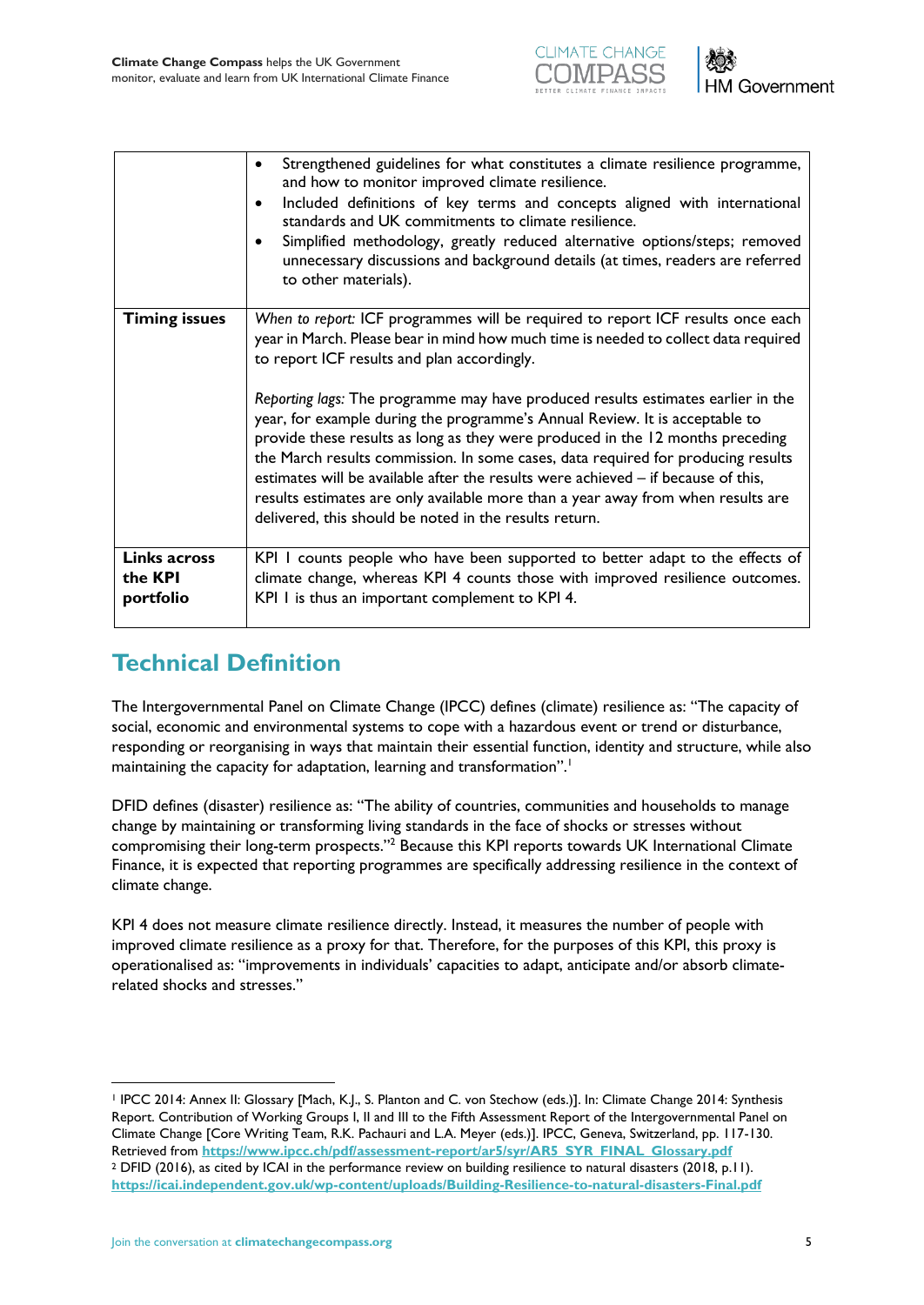



### **Summary of Methodology**

- 1. Confirm that your programme qualifies as a climate resilience programme.
- 2. Consider the exclusion criteria which may inhibit your programme from reporting towards KPI 4.
- 3. Familiarise yourself with the 3As Resilience Model (or another established resilience model), which will be applied to the climate resilience programme.
- 4. Align the programme logframe (and/or theory of change) outputs with the 3As (or alternative) Resilience Model.
- 5. Identify quantitative outcome indicator(s) for at least two of the 3A Components (OR construct a climate resilience index which includes a balance for measurements referring to at least two components of resilience).
- 6. Assign performance targets or thresholds for each quantitative results indicator.
- 7. Construct a survey questionnaire (including Disaggregation Axes see Data Disaggregation Section below), sample frame and collect survey data.
- 8. Calculate number of people with improved climate resilience.
- 9. Subtract the baseline (counterfactual/additionality).
- 10. Calculate % that can be attributed to ICF (if there is co-financing).
- 11. Disaggregate the data and report number of people with improved climate resilience to HMG.

## <span id="page-5-0"></span>**Methodology**

### *Introduction*

 $\overline{a}$ 

Defining and measuring climate resilience is methodologically challenging and widely contested.<sup>3</sup> Climate resilience is understood in very different ways by different agencies, and the term is often used imprecisely. It is contextual, and there is no 'one-size-fits all' indicator or even a set of indicators that work in all sectors, ecosystems and situations.

Climate resilience has no specific metric. After all, you cannot precisely count how much resilience you have compared to your neighbour, not in the same way can you count how much money you have compared to your neighbour. Therefore, approaches to measuring climate resilience are similar to those for measuring social sector concepts that are difficult to quantify (e.g. youth empowerment, transformation or democratisation).

This Methodology Note aims to clarify understanding of climate resilience, measure it within the context of the programme, and calculate the number of people with improved climate resilience outcomes. It does not and cannot solve challenges surrounding the actual measurement of climate resilience. Instead, it utilises a proxy: counting the number of people with improved climate resilience.

While climate resilience is defined, it is up to programmes to operationalise it within the context of location and programme. Only then can the number of people with improved climate resilience be measured. This should be done by following these steps:

### **1. Confirm that your programme qualifies as a climate resilience programme.**

Definitions and approaches to what constitutes resilience (see Technical Definition above) vary considerably, though some common elements include a focus on stability of systems, and that resilience is

<sup>3</sup> See, for example, Schipper, E. L. F., & Langston, L. (2015). *A comparative overview of resilience measurement frameworks*. Retrieved from **<https://www.odi.org/sites/odi.org.uk/files/odi-assets/publications-opinion-files/9754.pdf>**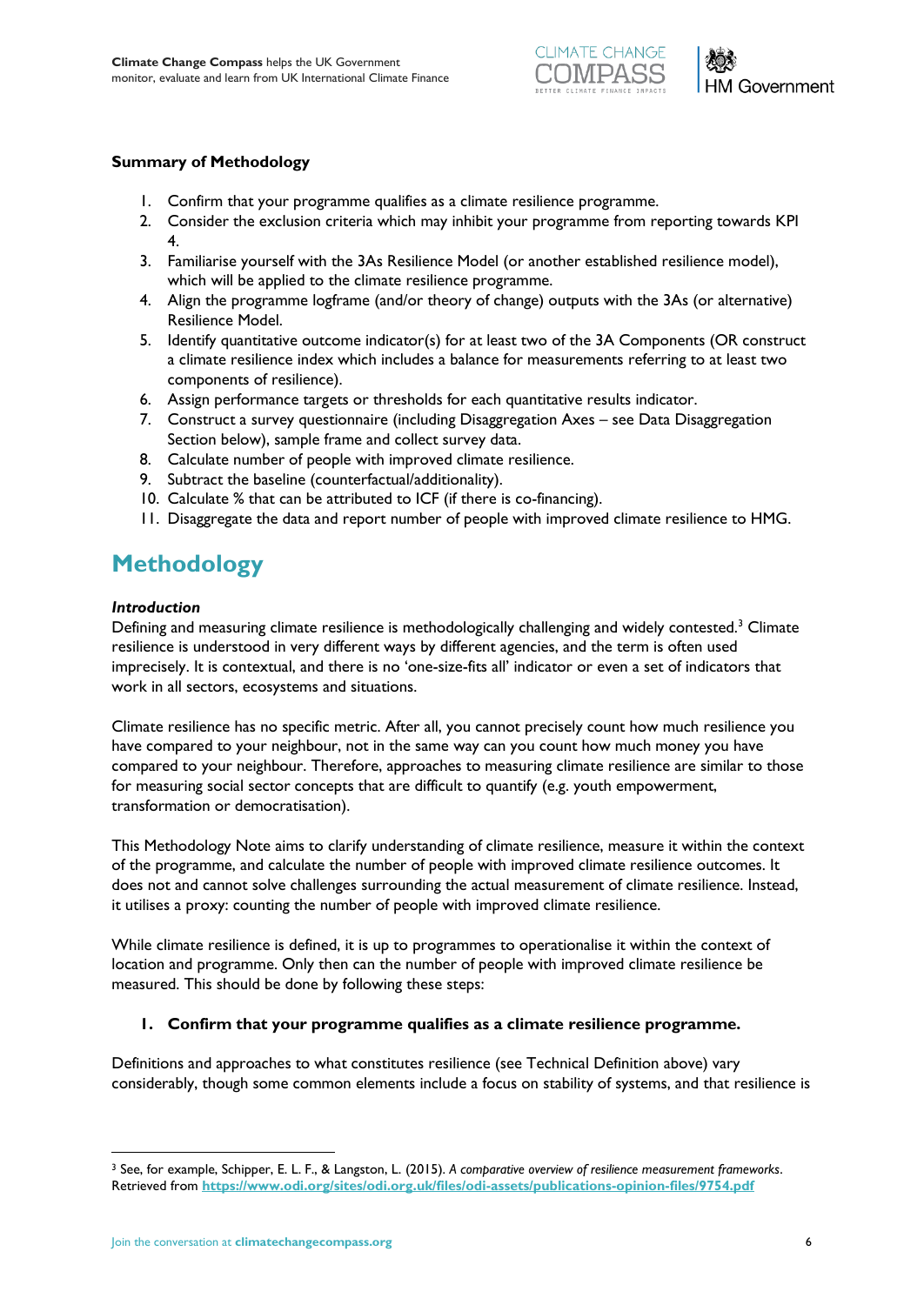



multidimensional. In other words, individual interventions do not build resilience on their own, unless they are nested within a more comprehensive strategy.<sup>4</sup>

If the programme is spending ICF, it is expected that the programme actions specifically address resilience to climate change*.* In other words, during the programme design, you should have:

- Identified specific observed or predicted climate changes. These could include either long-term changes in weather patterns (e.g. decreasing rainfall or repeated seasonality changes in temperature), or increased frequency and severity trends of 'natural' weather hazards (e.g. wind storms);
- Evaluated the associated climate impacts, risks and exposure of the community, ecosystem and/or critical infrastructure;
- Identified non-climate drivers of climate vulnerability, such as poverty, food and water insecurity and resource inequality;
- Designed an integrated strategy, and identified interventions aimed at stabilizing or improving the wellbeing of the population with these climate change impacts in mind.

### **[See example](#page-13-1)**.

 $\overline{a}$ 

**2. Consider the exclusion criteria which may inhibit your programme from reporting towards KPI 4.**

It is optional but encouraged to report towards KPI 4. However, KPI 4 is not a good fit for all programmes. Please do not report towards KPI 4 if any of the following exclusion criteria apply to the programme:

- If the programme was not affiliated with ICF during the business case approval process, and/or does not clearly address resilience to climate change (as opposed to other kinds of shocks and stresses).
- If you are not resourced or prepared to conduct household surveys of the beneficiary population as part of your routine M&E surveys (minimally baseline and endline studies). This methodology counts "number of people whose resilience is improved". It assumes that the programme collects survey data and interacts directly with the beneficiary population, such as a traditional development programme where e.g. an NGO delivers interventions. If your programme does not do this, it may not be feasible to apply this methodology. You would also struggle to apply this methodology if the programme primarily addresses the climate resilience of infrastructure, institutions, or governments. Although there is room in this methodology for some flexibility, if you are unable to apply it please report instead on KPI 1 or another KPI that does better fit your programme.
- If the programme is so narrow in scope that it cannot be justified as having a multidimensional or comprehensive strategy. Multidimensional does not necessarily mean several sectors. For example, a Water, Sanitation & Hygiene (WASH) programme can certainly count as contributing to climate resilience. However, to qualify as climate resilience, an integrated strategy is expected (along with evidence that the WASH programme specifically addresses either observed or predicted water insecurity due in part to climate change). If the programme is simply doing quick-impact water/sanitation infrastructure projects, that is probably insufficient to qualify as climate resilience.

<sup>4</sup> Bahadur and Pichon (2016)'s review noted that while definitions of resilience vary globally, common emphases include: enabling systems to function and flourish in the face of shocks and stresses; limiting damage and recovering from shocks feature prominently; and managing change is a core theme. See Bahadur, A. and Pichon, F. (2016). Analysis of resilience measurement frameworks and approaches. Windward Fund, Overseas Development Institute, and Rockefeller Foundation. Retrieved from:

**[https://www.researchgate.net/publication/318208750\\_Analysis\\_of\\_Resilience\\_Measurement\\_Frameworks\\_a](https://www.researchgate.net/publication/318208750_Analysis_of_Resilience_Measurement_Frameworks_and_Approaches) [nd\\_Approaches](https://www.researchgate.net/publication/318208750_Analysis_of_Resilience_Measurement_Frameworks_and_Approaches)**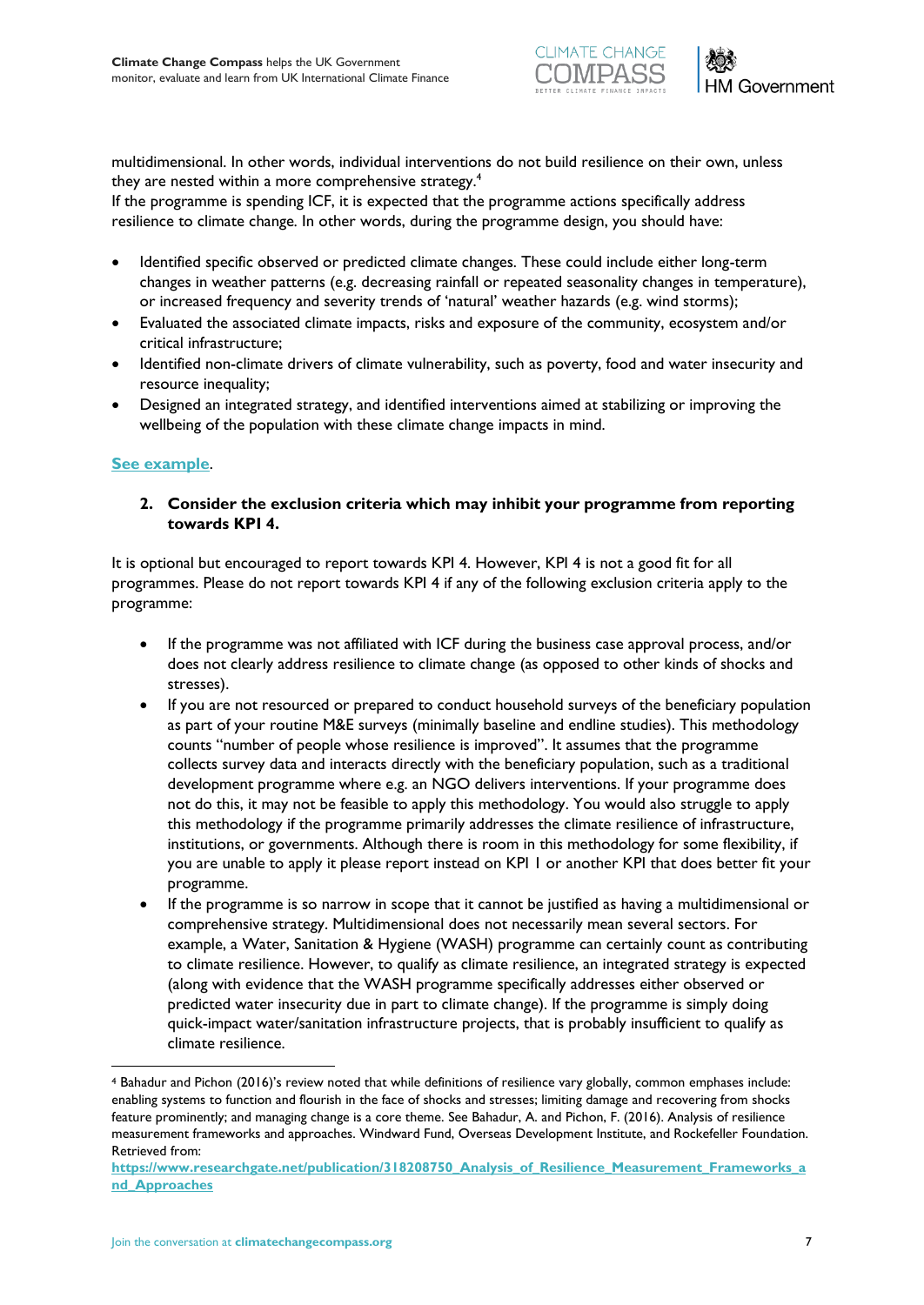

### **[See example](#page-13-2)**.

*Figure 1: KPI 4 Recommend reading from DFID-funded BRACED programme*



### **3. Familiarise yourself with the 3As Resilience Model (or select another established resilience model) which will be applied to the climate resilience programme.**

As a multidimensional concept, climate resilience is something that different people may interpret in different ways. Because KPI 4 is a headline indicator that will be applied in many countries and contexts, it is important to achieve consistency and coherence. This step guides you through identifying and selecting an established climate resilience model to apply to the programme.

If you did not select a climate resilience model when designing the programme and its logframe/theory of change, please adopt one now. HMG recommends the 3As Model developed by Bahadur *et al.,*  $(2015)^5$ , and piloted globally by DFID's Building Resilience and Adaptation to Climate Extremes and Disasters (BRACED) programme. This model is recommended because it is already in use across HMG, and it strikes a balance between flexibility, practicality and rigour.

This guidance is written to be consistent with the use of the 3As model. However, it is permissible for the programme to select another model. This may be preferable if:

- You adopted another climate resilience model when the programme was being designed.
- The Implementing Partner (IP) already has another model that it systematically uses. If so, it may not be helpful to require use of another, largely duplicate one.
- The programme simply prefers to use a model that is tailored to the sector or context. One example is the Institute for Social and Environmental Transition's *Climate Resilience Framework for Asian Cities*. 6

If you do use another model, ensure that it meets the following criteria:

- It is a formal, vetted model adopted by a major international agency or applied research institution. A programme's individual theory of change is not sufficient.
- It was designed for or can be applied specifically to climate resilience. Please note that climate resilience is not fully interchangeable with general resilience, disaster resilience, food security resilience, etc. It should be expressly designed for or can be specifically applied to climate change (e.g. increased severity/frequency of extreme weather events, long-term incremental changes in weather patterns or sea level rise, unpredictable weather, trends in seasonality changes, etc.).
- Because climate resilience is a multidimensional concept, the resilience model should ideally include at least three distinct components or themes. We do not specify what they should be, because many models are specific to a particular sector or ecosystem.

**<https://www.odi.org/sites/odi.org.uk/files/odi-assets/publications-opinion-files/9812.pdf>**

<sup>5</sup> Bahadur, A., Peters, K., Wilkinson, E., Pichon, F., Gray, K. and Tanner, T. (2015) The 3As: Tracking resilience across BRACED. Working Paper. BRACED Knowledge Manager. Retrieved from:

<sup>6</sup> The Climate Resilience Framework (CRF) is an analytical, systems-based approach to building resilience to climate change. The goal of this structured framework is to build networked resilience capable of addressing emerging, indirect, and slow-onset climate impacts and hazards. For more details, please visit **[https://www.i-s-e-t.org/climate-resilience](https://www.i-s-e-t.org/climate-resilience-framework)[framework](https://www.i-s-e-t.org/climate-resilience-framework)**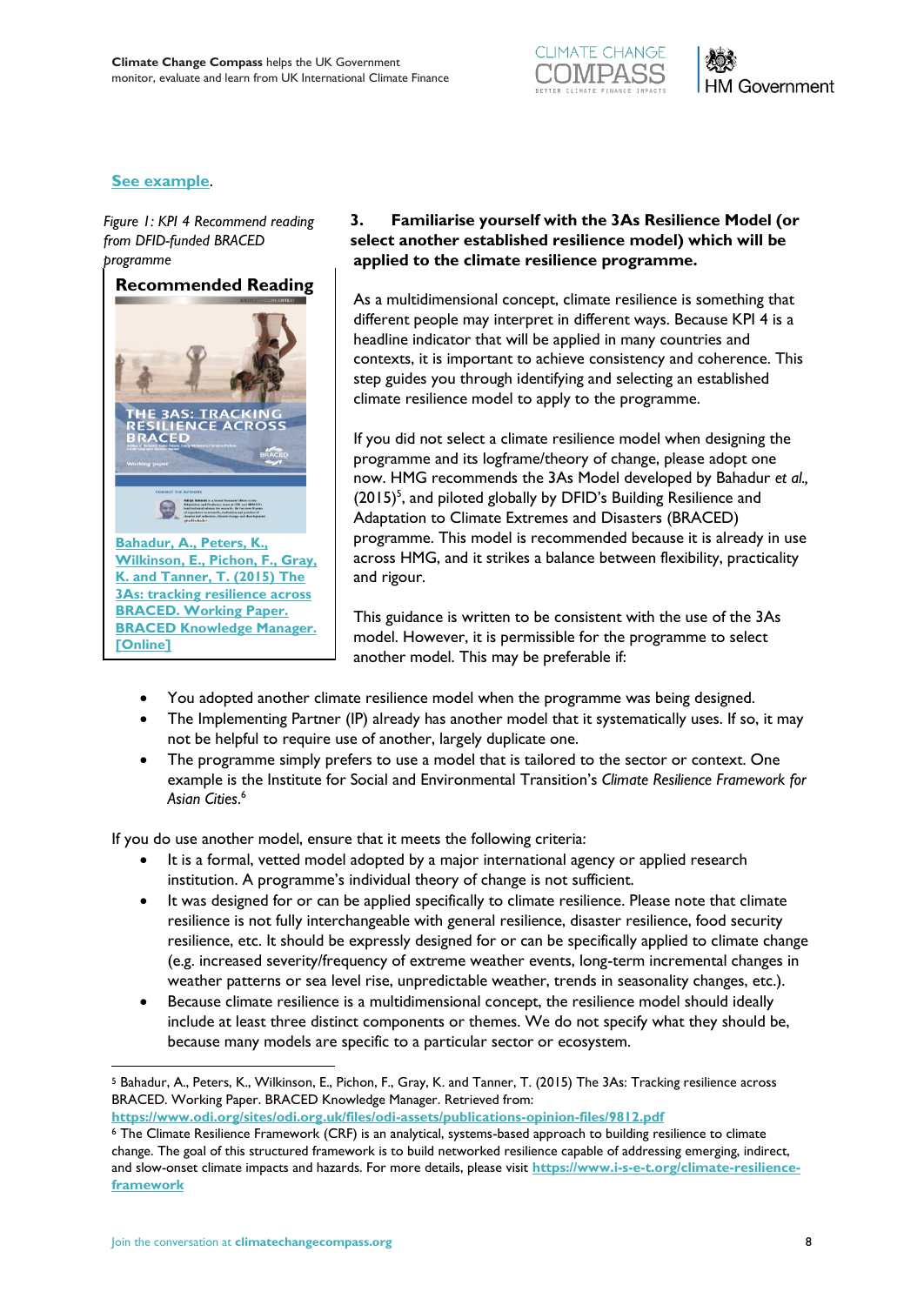



### *What is the 3As Model?*

While there are other good alternative models, the 3As Model introduces clarity, consistency and rigour, while retaining considerable flexibility across sectors and contexts.

The 3As<sup>7</sup> Model components are:

- **Adaptive Capacity** "the ability of social systems to adapt to multiple, long-term and future climate change risks, and also to learn and adjust after a disaster. It is the capacity to take deliberate and planned decisions to achieve a desired state even when conditions have changed or are about to change." (Bahadur *et al*, 2015: p. 13). An example is farmers diversifying the crops they grow in order to reduce vulnerability to specific kinds of bad weather or pests. Bahadur *et al.* (2015) comment that awareness of changing conditions is key to their interpretation of adaptive capacity, so that communities can guard against weather shocks and stresses.
- **Anticipatory Capacity** "the ability of social systems to anticipate and reduce the impact of climate variability and extremes through preparedness and planning" (Bahadur *et al*, 2015: p. 23). Bahadur *et al* (2015) explain that anticipatory capacity shows that people recognise or predict shocks, stresses, or disturbances, and take proactive steps to prevent them and/or protect themselves. An example would be to cultivate mangroves and build sea walls to protect a coastal zone from storms and sea level rise.
- **Absorptive Capacity** "ability of social systems to absorb and cope with the impacts of climate variability and extremes… it is concerned principally with functional persistence, that is, the ability of a system to bear, and endure the impacts of climate extremes" (Bahadur *et al*, 2015: p. 30).

### **[See example](#page-13-3)**.

**4. Align the programme logframe (and/or theory of change) outputs with the 3As (or alternative) Resilience Model.**

Review the programme's logframe and/or theory of change. As KPI 4 measures number of people with improved climate resilience, this step focuses on linking outputs in your logframe to the 3As Model. To do this, make a table listing each 3A Component, and tag each logframe output to the best-fitting "A": a person's adaptive, anticipatory, or absorptive capacities. Only choose **one** "A" per output.

After you have tagged each output, ideally you will have at least one output for at least two of the 3As (or at least two components of your alternative model). If your outputs are all clustered in only one component, consider the following:

• Reconsider whether the programme really meets definitions and standards for climate resilience, as per the definitions and criteria outlined in Step 2 above. Remember that resilience is inherently multidimensional*,* and so a resilience programme should rest on an integrated strategy to confront climate change.

There are a great many initiatives that make strong impact on lives and livelihoods – but are not climate resilience programmes (even if the word 'resilience' is used in a programme title or documents). For example, a programme which issues grants to local NGOs to conduct one-off smallscale village infrastructure upgrade projects would not really qualify as a climate resilience programme.

<sup>7</sup> Please see Annex 5 for a table which further explains the differences between the 3As.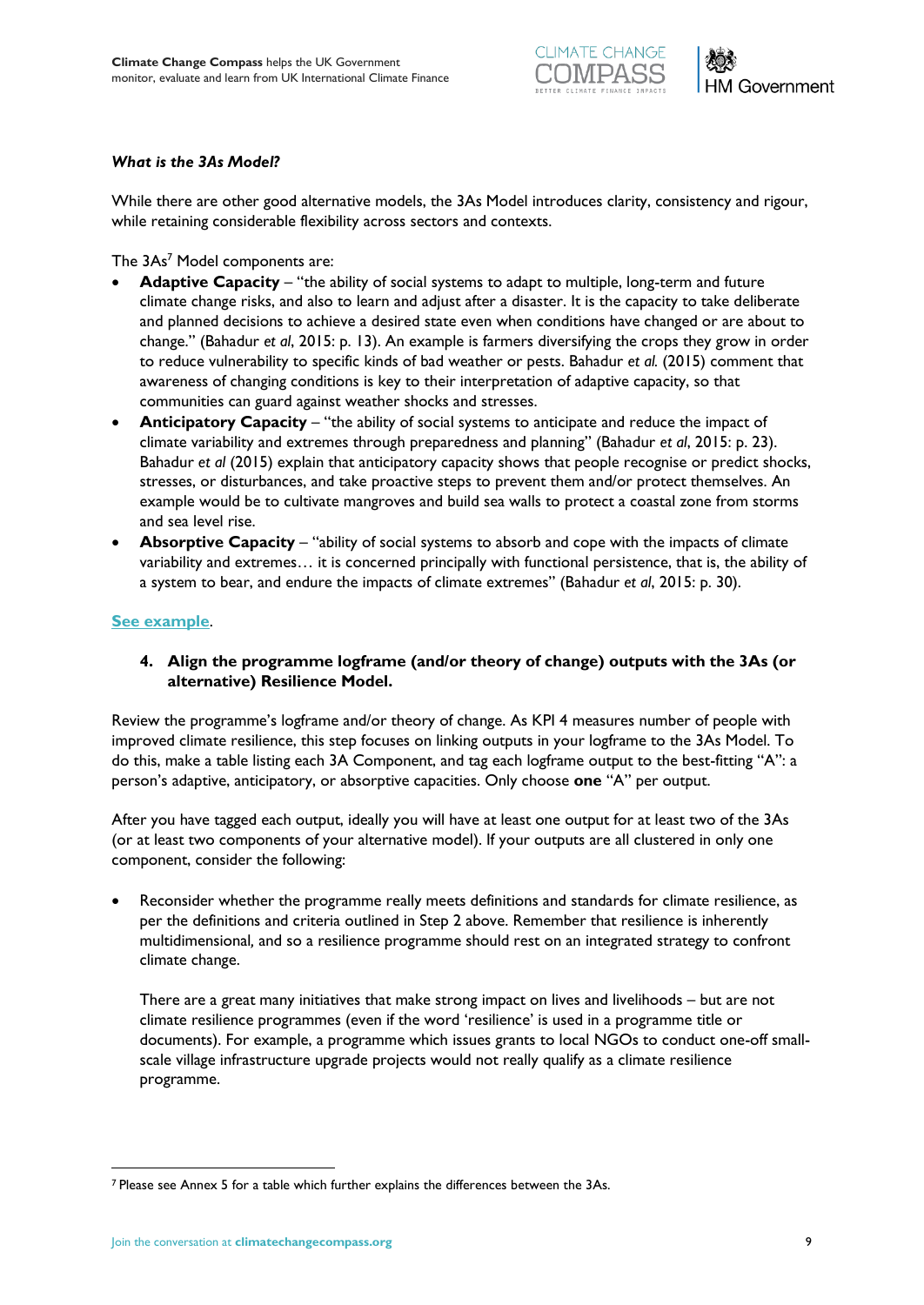



- Reconsider whether one or more outputs can justifiably be moved to another 3A component. For instance, there may be one or more outputs that straddle adaptive and absorptive capacities. Review the definitions and criteria under Step 3 again.
- Consider whether the team would prefer to use the alternative methodology (climate resilience index) in **[Annex 1](#page-18-0)**.

It is likely that at least one of your outputs does not fit with any of the 3 As. It is common to have an output that is not related to climate risk management. A programme that is integrating climate change considerations into local governance may have general public administration aims, such as: "Local government financial systems are improved and streamlined." In scenarios like this, please exclude any output that does not fit any component of your climate resilience model.

### **[See example](#page-13-4)**.

**5. Identify quantitative outcome indicator(s) for at least two of the 3A Components (OR construct a climate resilience index which includes a balance for measurements referring to at least two components of resilience – see [Annex 1\)](#page-18-0).**

The instructions in Steps 5-6 work especially well if the programme:

- Is a complex, multi-faceted programme with several thematic workstreams.
- Includes ample SMART (specific, measurable, achievable, relevant and time-bound) quantitative results indicators.

If it does not, you may want to consider using a climate resilience index – either one you craft or using an existent one which fits the programme*.* See Annex 1 for an alternative to steps 5-6.

For at least two 3A components, please identify 1-5 indicators that:

- Are SMART (specific, measurable, achievable, relevant and time-bound).
- Are quantitative and are suitable for a measurement via household survey. (Avoid indicators like 'number of policy documents which reflect programme's advocacy priorities.').
- Are designed with a climate change lens (sensitivity to specific climate change hazards, and the climate resilience capacities/vulnerabilities of the target populations).
- Are consistent with the scope of your '3A' component.
- Are consistent with the programme's aims and context (target population, sector, ecosystem, etc.).
- Measure the outcomes of activities (not the activities themselves).

### Reminder:

- **Output-level indicators** demonstrate that you have done what you said you were going to do, such as: revise the national school science curriculum to include lessons on climate change and adaptation actions that are appropriate for children and youths.
- **Outcome-level indicators,** by contrast, demonstrate whether the activities have effectively achieved meaningful change in actual circumstances.

For example, imagine a community in the tropics that is experiencing increased malaria infections because mosquitos are more abundant than before, due to increasing rainfall. **Output-level indicators** for this might be number of mosquito nets distributed, number of village health workers trained in malaria prevention and treatment, and number of villagers educated about malaria control and prevention behaviours. **Outcome-level indicators**, by contrast, might include the malaria infection rate, mortality rate for malaria, number of local malaria cases correctly and promptly diagnosed and treated, or % of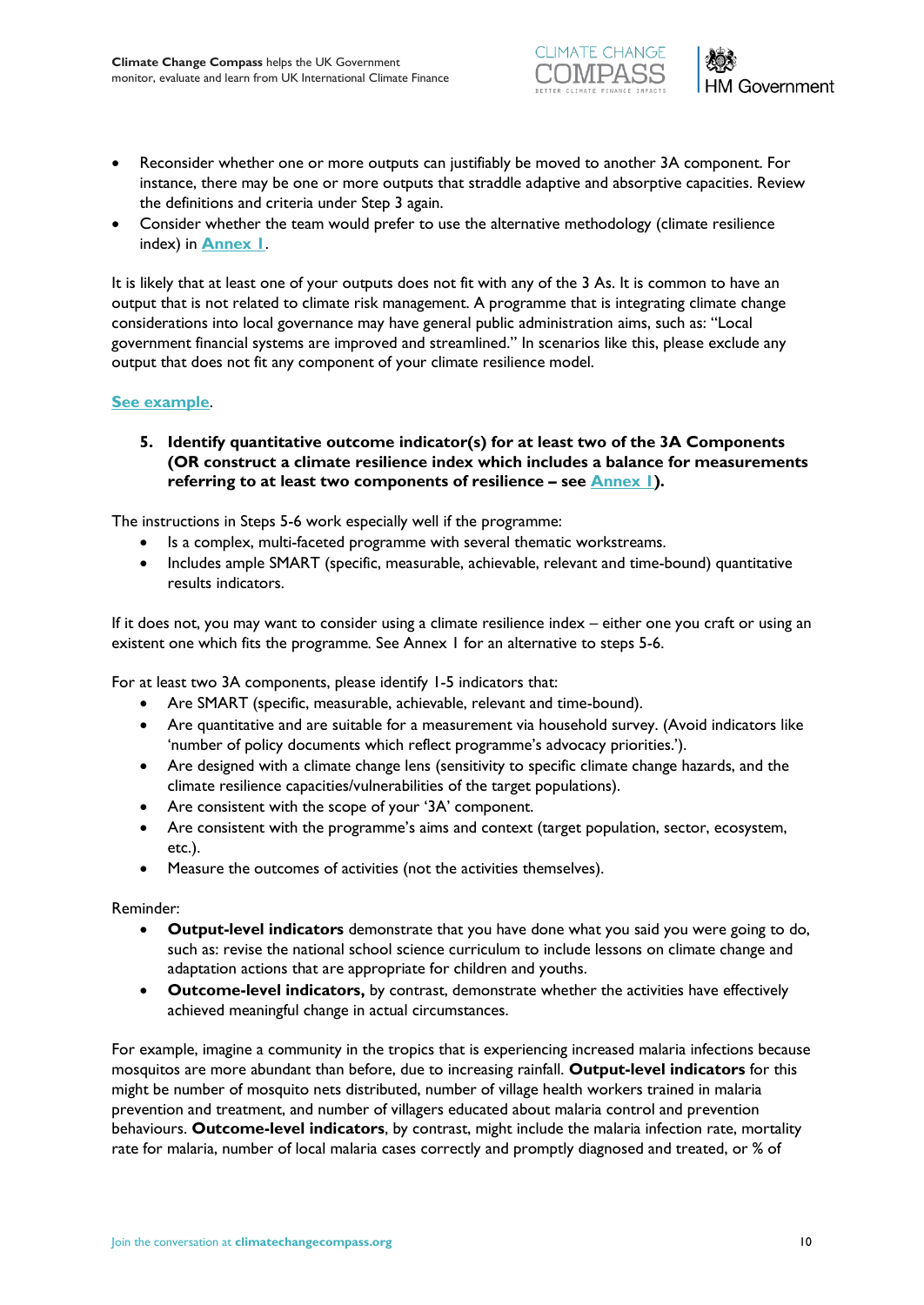



population sleeping under treated bed nets. Outcome-level indicators show that your activities led to real change.

Consider tagging your logframe's outcome-level indicators to the 3As if they match well. You may use recognised, existent composite indicators that are already in use. Examples include the Gender Empowerment Measure (GEM)<sup>8</sup>, and Global Food Security Index<sup>9</sup>. If you use a composite indicator, first confirm that it fits your context and programme. A composite measure in global use may not be sensitive to local issues and idiosyncrasies. A general index (e.g. a climate change vulnerability index for the Caribbean) may not be sensitive to the specific set of issues that the programme is targeting on Belize's coasts.

If you wish to construct your own unique index, please follow the instructions in **[Annex 1](#page-18-0)** (Alternative Steps 5-6). Also see worked example 2 for details of constructing a climate resilience index which includes a balance for measurements of each 3A Component (**[Annex 2](#page-20-0)**).

### **[See example](#page-14-0)**.

### **6. Assign performance targets or thresholds for each quantitative results indicator.**

Ideally there would be common standards for what constitutes an "improvement." However, it is not realistic to set quantitative targets that apply to varying global contexts, as climate change programming spans sectors, scales and ecosystems. Even within a single sector or intervention – for example, prevention and treatment of increasing malaria infections – what constitutes a reasonable target may vary dramatically if one is talking about a city in a middle-income country compared to a refugee camp in a remote conflict zone.

While imperfect and imprecise, it is at the discretion of each programme to set its own thresholds and targets. Use professional judgement to select thresholds or targets that are meaningful and significant for what constitutes an improvement, but within reach given the programme's resources, timeframe and context.

Set targets/thresholds for each individual indicator separately. Targets may be absolute, or a % increase/decrease. If you are using outcome indicators from the logframe, use those targets.

### **[See example](#page-14-1)**.

### **7. Construct a survey questionnaire (including Disaggregation Axes – see [Data](#page-16-0)  [Disaggregation Section](#page-16-0) below), sample frame, and collect survey data.**

It is time to construct a survey questionnaire, sampling frame, and survey your population. There should be a baseline survey, and then at least one follow-up to measure improvement in your indicators. It is not necessary to conduct a survey separately from the programme M&E activities. Simply include these questions within the programme's scheduled surveys.

The July 2018 DFID Inclusive Data Charter Action Plan sets out HMG's aims and priorities to disaggregate data. Please take note of the section below for precise instructions.

### **[See example](#page-14-2)**.

<sup>8</sup> See page 5 in OECD. (2009). Gender Indicators: What, Why and How?. Available at:

**<http://www.oecd.org/development/gender-development/43041409.pdf>**

<sup>9</sup> Global Food Security Index's website – **<https://foodsecurityindex.eiu.com/>**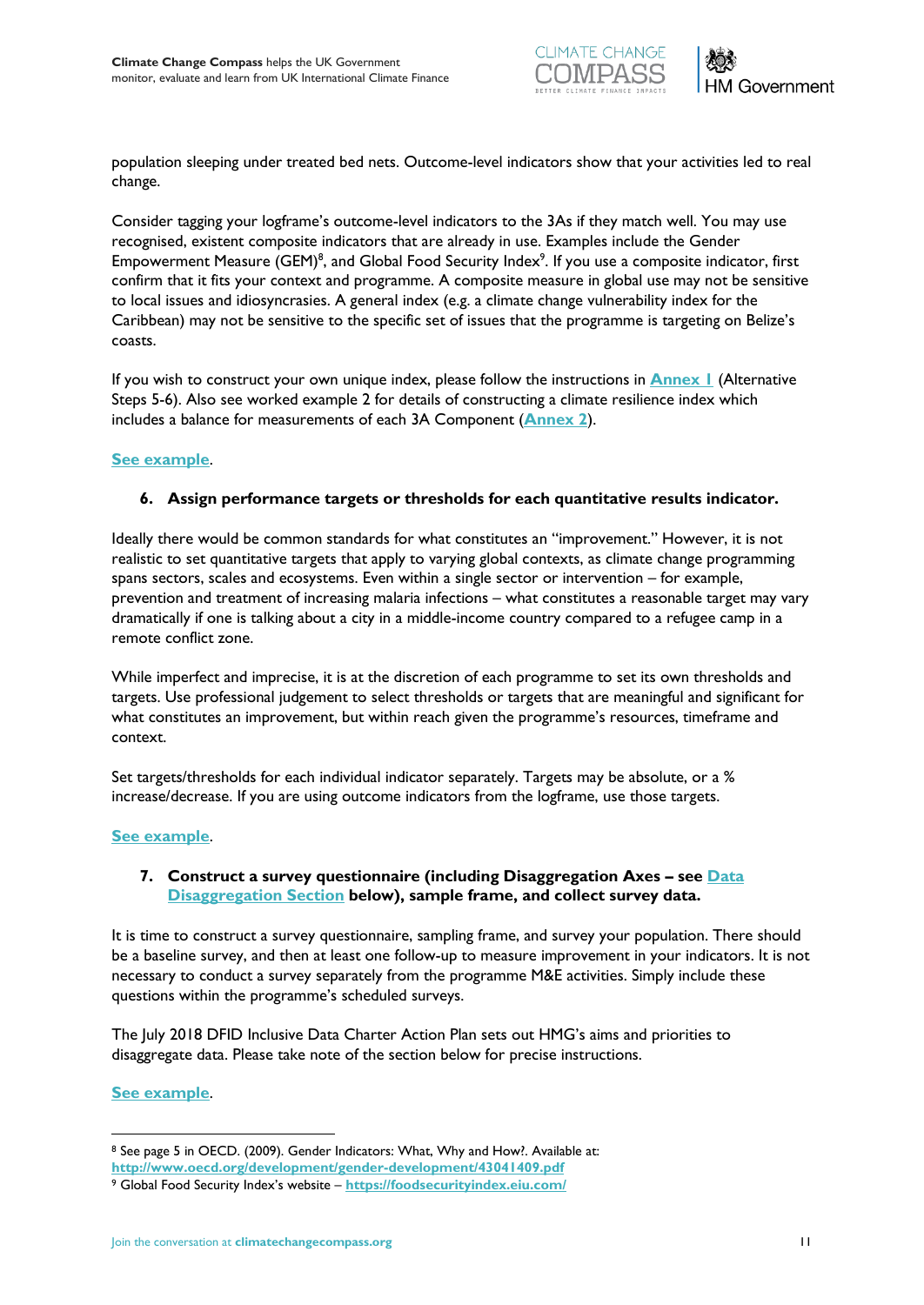



### **8. Calculate number of people with improved climate resilience.**

To determine how many people are "climate resilient" within the scope of the programme, run a query of your survey database to determine how many people meet the target/threshold for improvement for at least one indicator tagged to at least two of the 3As (or minimum of two components in your alternative model), or else the number who have met the target/threshold in your climate resilience index (see Annex 1). As outlined in Step 6 above, the targets/thresholds for your indicators or index may be absolute numbers or a percentage change from baseline.

If you have household-level rather than individual-level data, then the number of households needs to be converted into the number of people. If there is reliable data on average household size for the target location or sub-population, use that. Otherwise, multiply by the national average household size. Although working out the total number of beneficiaries by using an average household size is satisfactory, it is worth noting that this approach limits the ability to disaggregate data representatively.

Whilst HMG presents annual aggregated figures on the KPIs globally, most programmes do not conduct household surveys annually. Many conduct a baseline survey and then another at the end of a project or programme. Some also collect mid-term or annual data. This Methodology Note assumes at least two surveys (baseline and endline). However, if you conduct household surveys more frequently, please count improvements since the most recent survey rather than the baseline. This way, results will not be double-counted from year to year. If you have incremental (e.g. annual) results to report, please do so. You can report on total improvement over the course of your multi-year programme elsewhere.

Remember that HMG presents annual aggregated figures on some KPIs globally. If you did not conduct a survey during the reporting year, then do not report towards KPI 4. Do not make estimates or re-report an earlier figure. Only report towards KPI 4 if you have conducted a follow-up survey during the reporting year.

### **[See example](#page-14-2)**.

### **9. Subtract the baseline (counterfactual/additionality).**

To compare results with the counterfactual and account for additionality, the projected level of climate resilient people without the ICF intervention (i.e. the baseline) should be subtracted from the total. If you are not able to estimate the counterfactual, use an 'adjustment factor', which should be high (e.g. 95%) if you are confident your results are additional, and your data quality is good. A lower 'adjustment factor' (e.g. 50%) should be used if you have a lot of uncertainty and there are other partners in the area undertaking similar activities.

### **[See example](#page-15-1)**.

### **10. Calculate % that can be attributed to ICF (if there is co-financing).**

### **Attribution**

If HMG is the sole investor in a project or programme, it should assume all responsibility for any results (where the results are assessed to be additional and where HMG has a causal role).

In many instances HMG may be acting alongside one or more other development partners or multilateral bodies that also provide funding or support for projects or programmes – and where each partner has played a role towards the results. In these cases, HMG should only claim responsibility for the portion of results that can be attributed to its support.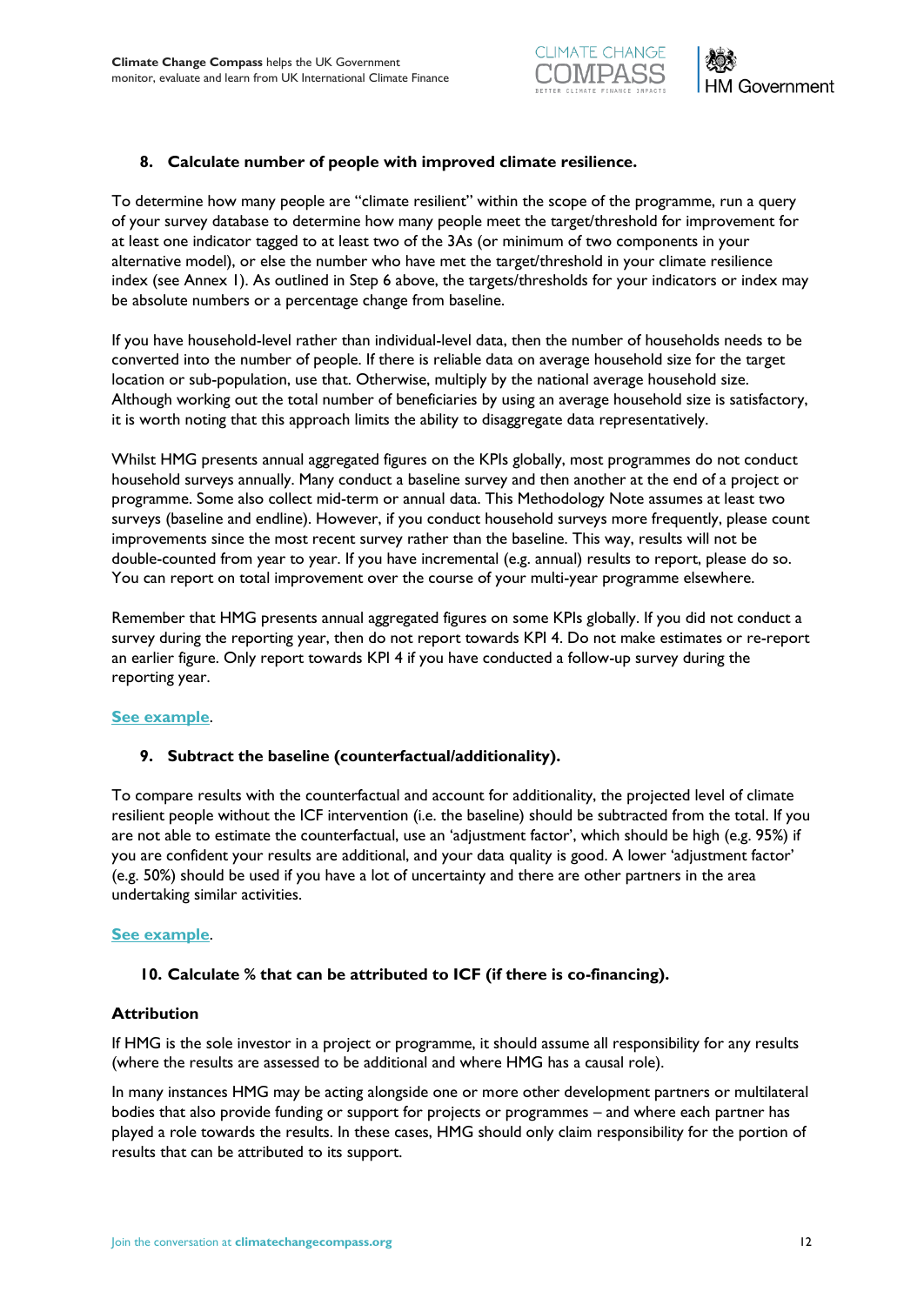



**If HMG is only funding part of a project/programme**, reporters should calculate results as a prorata attributable share based on the value of all public co-financing towards the project.

In instances where ICF programmes leverage (public or private) finance that helps to deliver programme results, please contact your central ICF teams on how to address attribution of results delivered. See methodology notes for KPI 11 and 12 for definitions (of public, private, and leveraged finance and cofinance).

### **If HMG is contributing to a fund**

### 'First best' approach: use project/programme level attribution (as above)

In this approach, reporters calculate results attributable to the UK for each project/programme implemented by the fund using the project/programme level attribution approach, and then sum results across all projects/programmes in the fund to reach total UK attributable results.

This approach allows for recognition of other co-finance contributions at the project/programme level. However, this approach may be complicated or not always possible in practice as it relies on (i) full information about project/programme level inputs, (ii) additional work to calculate results at the project/programme level.

#### 'Second best' approach: use fund-level attribution

Reporters apply fund-level attribution (i.e. at point of UK investment) for reporting results. I.e. results should be shared across all donors that contribute to a fund. All results are attributable to the relevant fund (e.g. CIFs, CP3, GAP) regardless of whether these funds blend with other sources of finance in implementing projects at levels below the point of UK investment. This approach assumes that any further finance towards the project is counted as leveraged. Where this is known to not be the case, a more conservative approach to attribution may be appropriate, please contact your central ICF teams on further guidance.

While this is the less preferred approach as it does not recognise additional contributions at the project/programme level, it may be more practical to implement where full data on project/programme level inputs is not available.

**Note:** The distinction between attribution at the project/programme level and at the fund level (or at point of UK investment) is only an issue where the UK is investing in funds where there are multiple investment levels.

### **[See example](#page-15-2)**.

### **11. Disaggregate the data and report number of people with improved climate resilience to HMG.**

From July 2018, HMG requires that all data should be disaggregated by four axes: sex, age, geography and disability. **[See Data Disaggregation Section](#page-16-0)** below for detailed instructions. Then report total number, together with disaggregated numbers.

#### **[See example](#page-15-3)**.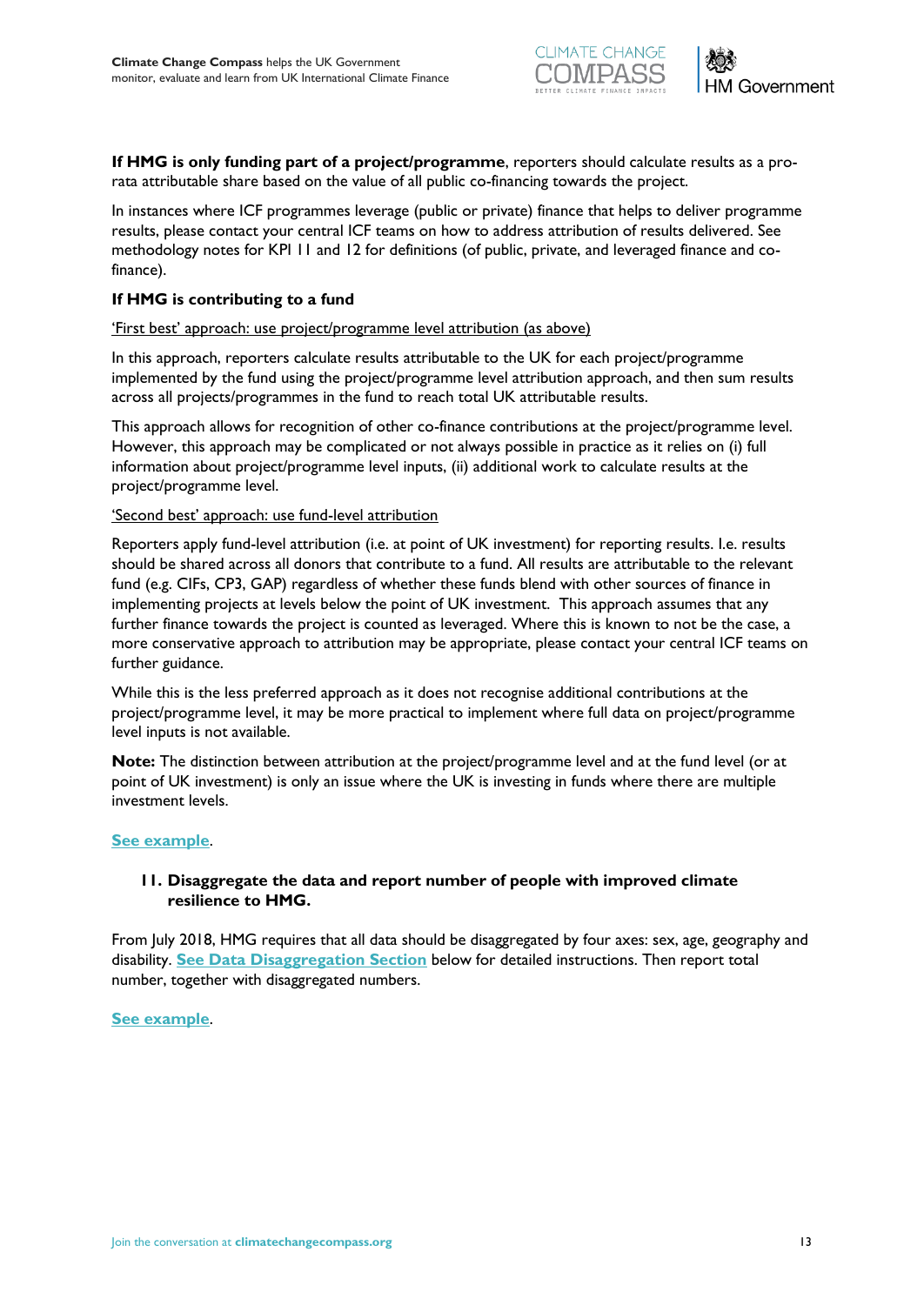

# <span id="page-13-0"></span>**Worked Example**

A tropical, seaside country includes an especially large delta for a major river. This river area is densely populated, and its rich delta farmland is intensely cultivated. The entire area is only a few centimetres above sea level, putting it at extreme risk to sea-level rise and increasingly severe storm surge.

It is already experiencing serious problems with saltwater intrusion. There are gradual but definite increases in groundwater salinity and coastal erosion. Moreover, during the dry season when the river is low and the tide is high, saltwater surges up the river, especially during droughts or stormy seas.

Saltwater is now pulsing farther up the river than ever before, contaminating the many irrigation channels that connect to the river. Tropical storms are also more frequent and more severe, and a typhoon caused extensive damage several years before. Although the disaster relief period has concluded, the typhoon highlighted several weaknesses of the delta dependent inhabitants and their irrigation infrastructure.

HMG is funding a climate resilience programme (fictitious example) that is addressing increasing salinity and saltwater intrusion; rehabilitating and upgrading coastal infrastructure so that it is more storm-proof; and restoring/improving typhoon-damaged mangrove forests which buffer and protect coastal areas and provide a breeding habitat for demersal fish stock and marine life.

- <span id="page-13-1"></span>**1. Confirm that your programme qualifies as a climate resilience programme.** This programme fits the definition for climate resilience because it:
	- Addresses specific hazards linked to climate change, namely saltwater intrusion/sea level rise and increasing frequency/severity of typhoons.
	- Evaluates the associated climate impacts, risks and exposure of the delta-dependent farmland community.
	- Is sensitive to poverty, inequality and non-climate drivers of vulnerability particularly around food security.
	- Is a multidimensional programme that contributes to the local inhabitants' ability to stabilise or improve their wellbeing with these climate impacts in mind.
- <span id="page-13-2"></span>**2. Consider the exclusion criteria which may inhibit your programme from reporting towards KPI 4.** The exclusion criteria do not apply to this programme.
- <span id="page-13-3"></span>**3. Familiarise yourself with the 3As Resilience Model (or select another established resilience model) which will be applied to your climate resilience programme.** This programme will report towards KPI 4 using the 3As Model.
- <span id="page-13-4"></span>**4. Align the programme logframe (and/or theory of change) outputs with the 3As (or alternative) Resilience Model.** The programme team tags its activities to the relevant 3 As. For example:

### **Adaptive activities**:

In certain areas that are especially low-lying and near the coast, rice cultivation is becoming untenable due to increasingly salinity. In selected suitable locations, this programme is delivering a package of incentives and technical assistance to promote the conversion of rice paddy to prawn aquaculture, which requires brackish water and is usually more profitable than rice farming.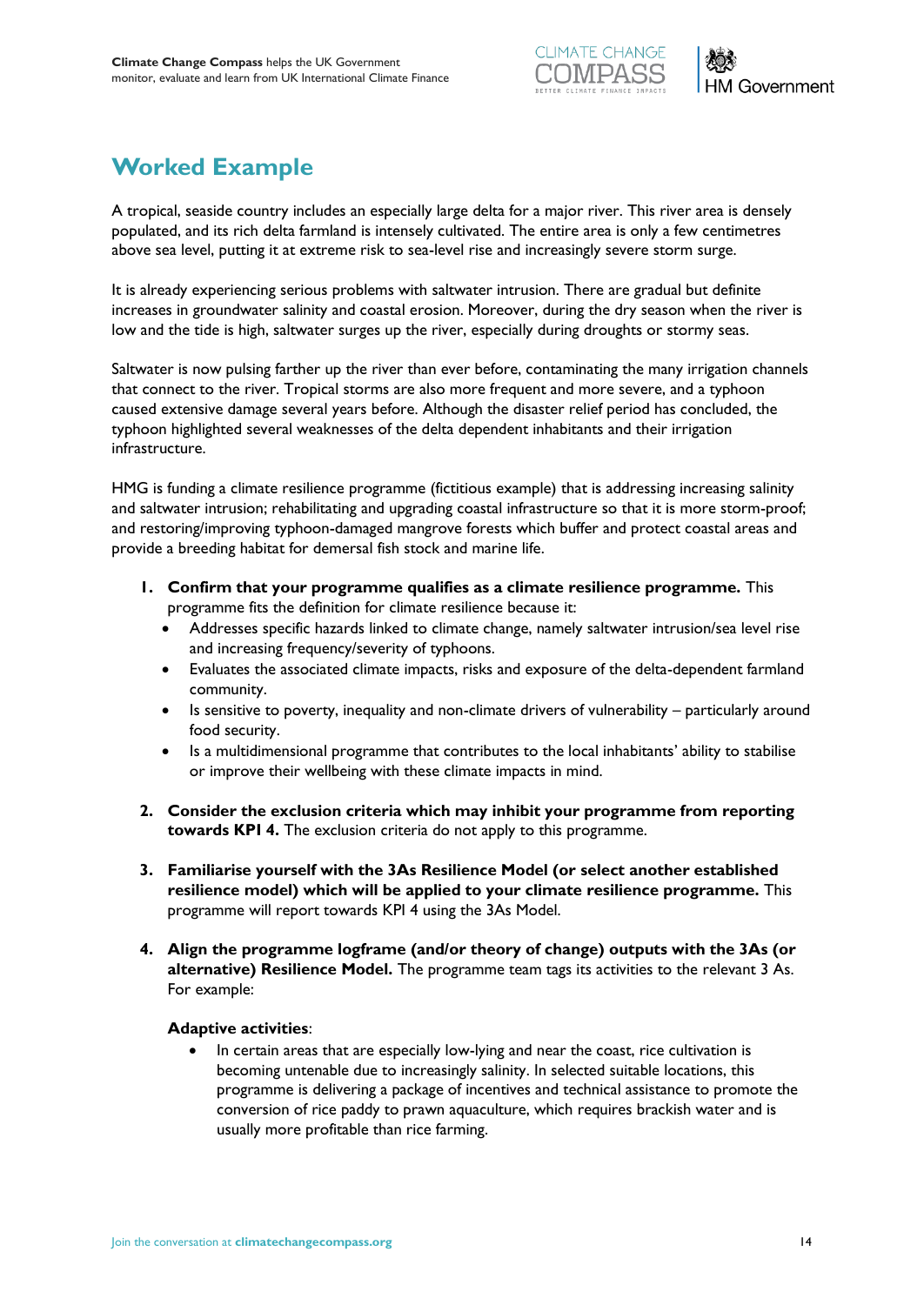



### **Anticipatory activities**:

• Installation of a new system to manage saltwater surges upriver so that they do not contaminate farms. This includes gauges in the river to detect saltwater surges, installation of water gates in irrigation channels which can be shut in the event of a riverine saltwater surge, and training local government and communities to effectively maintain and use the new system.

### **Absorptive activities**:

- Rehabilitation and upgrade of coastal sea walls support mangrove restoration<sup>10</sup> through participatory, community-based approaches.
- <span id="page-14-0"></span>**5. Identify quantitative outcome indicator(s) for at least two of the 3A Components.**

For each of the 3 As, the team identifies quantitative outcome indicators which can be measured via household surveys. These indicators capture the effectiveness of the programme's activities. These indicators are:

#### **Adaptive capacity**:

- Number of hectares in high-risk zone converted from paddy to prawn aquaculture.
- % increase in income of households who convert to prawn aquaculture.

#### **Anticipatory capacity**:

- % of agricultural households in target area who experienced crop loss/damage within previous year due to saltwater contamination.
- Value of the household's crop loss/damage due to saltwater contamination within previous year.

#### **Absorptive capacity**:

- % of coastal households living within 300 meters of healthy mangrove forest.
- Number of coastal households whose land/property has been damaged (at least in part) by coastal erosion.
- <span id="page-14-1"></span>**6. Assign performance targets or thresholds for each quantitative results indicator.** The team selects performance targets for % improvement for each indicator that are modestly ambitious: they are well within the reach of the programme if it is implemented smoothly and the benefits meet expectations.
- **7. Construct a survey questionnaire (including Disaggregation Axes), sample frame and collect survey data.** Prior to start-up of programme activities, the programme's survey specialist designs a sampling frame and survey questionnaire which includes questions to measure the 3A results indicators, the indicators in the programme's logframe and the Disaggregation Axes required by HMG. Baseline data is collected.
- <span id="page-14-2"></span>**8. Calculate number of people with improved climate resilience.** When the programme closes four years later, and endline survey is administered. To calculate how many people have improved resilience, the survey specialist calculates how many individuals achieved the target % improvement for at least one results indicator for each of the 3As. Data is disaggregated by sex, disability, age and geography.

<sup>&</sup>lt;sup>10</sup> Mangroves reduce the height and energy of swell waves and wind passing through them. They ultimately reduce erosion of sediments and limit damages to structures (e.g. sea walls). Thus mangroves enhance the ability to absorb and cope with the impacts of climate variability and extremes.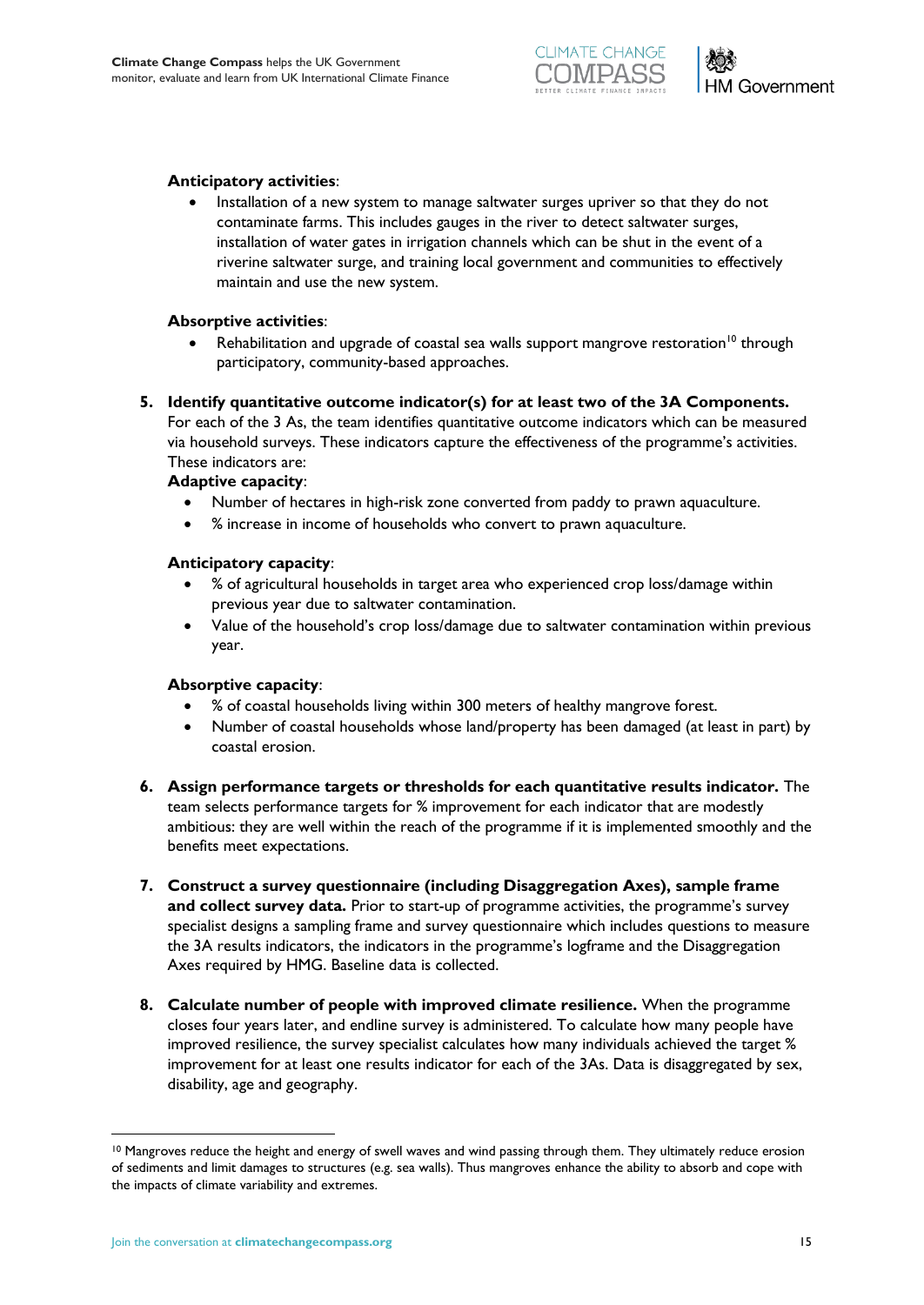



- <span id="page-15-1"></span>**9. Subtract the baseline (counterfactual/additionality).** The programme subtracts the programme level of climate resilient people without the ICF intervention (i.e. the baseline) from the total to compare results with the counterfactual and account for additionality. The programme could estimate the counterfactual. There was no need to use an 'adjustment factor'.
- <span id="page-15-2"></span>**10. Calculate % that can be attributed to ICF (if there is co-financing).** This programme has 15% co-funding from the national government. Therefore, only 85% of the improvement can be attributed to ICF. Thus, the (disaggregated) number of people with improved climate resilience is multiplied by 0.85. This is the figure that is reported to HMG as the number of people with improved climate resilience from ICF support
- <span id="page-15-3"></span>**11. Disaggregate the data and report number of people with improved climate resilience to HMG**. Data is disaggregated by sex, disability, age and geography.

### <span id="page-15-0"></span>**Data Management**

### *Data Sources*

Programme/project-level data can only be obtained from the M&E for activities supported by the ICF and, when collected, should be disaggregated by the four specified axes.

### *Most Recent Baseline*

The baseline should reflect the project status prior to ICF funding being provided.

### *Data Issues/Risks and Challenges*

Climate resilience measurement inherently presents a bundle of methodological challenges. This KPI does not solve them, but rather presents steps to define and measure improved climate resilience within the context of diverse climate change programmes. As such, the data is more heterogenous than is ideal for a KPI that is meant to be aggregated.

Further data risks and issues include: poor fidelity or understanding of the KPI instructions; 'business-asusual' programmes inappropriately reporting towards climate resilience; and analysts making conclusions which overstretch the limitations of the data (for example, by using KPI data to compare one programme to another).

### *Quality Assurance*

All figures should be quality assured before they are submitted during the annual ICF results return, ideally at each stage data is received or manipulated. For example, if data is provided by partners, this data should be interrogated by the ICF programme team for accuracy, or at the very least data should be sense checked for plausibility. When converting any provided data into KPI results data, quality assurance should be undertaken by someone suitable and not directly involved in the reporting programme. Suitable persons vary by department; this could be an analyst, a results/stats/climate and environment adviser/economist.

Central ICF analysts will quality assure results that are submitted, and this may lead to follow up requests during this stage.

To avoid inherent reporting biases, it is strongly recommended that, where possible, data collection is undertaken by a third party that is not directly involved with implementing the project. Where not possible, consider using independent evaluations or alternative means to periodically check the validity of results claims.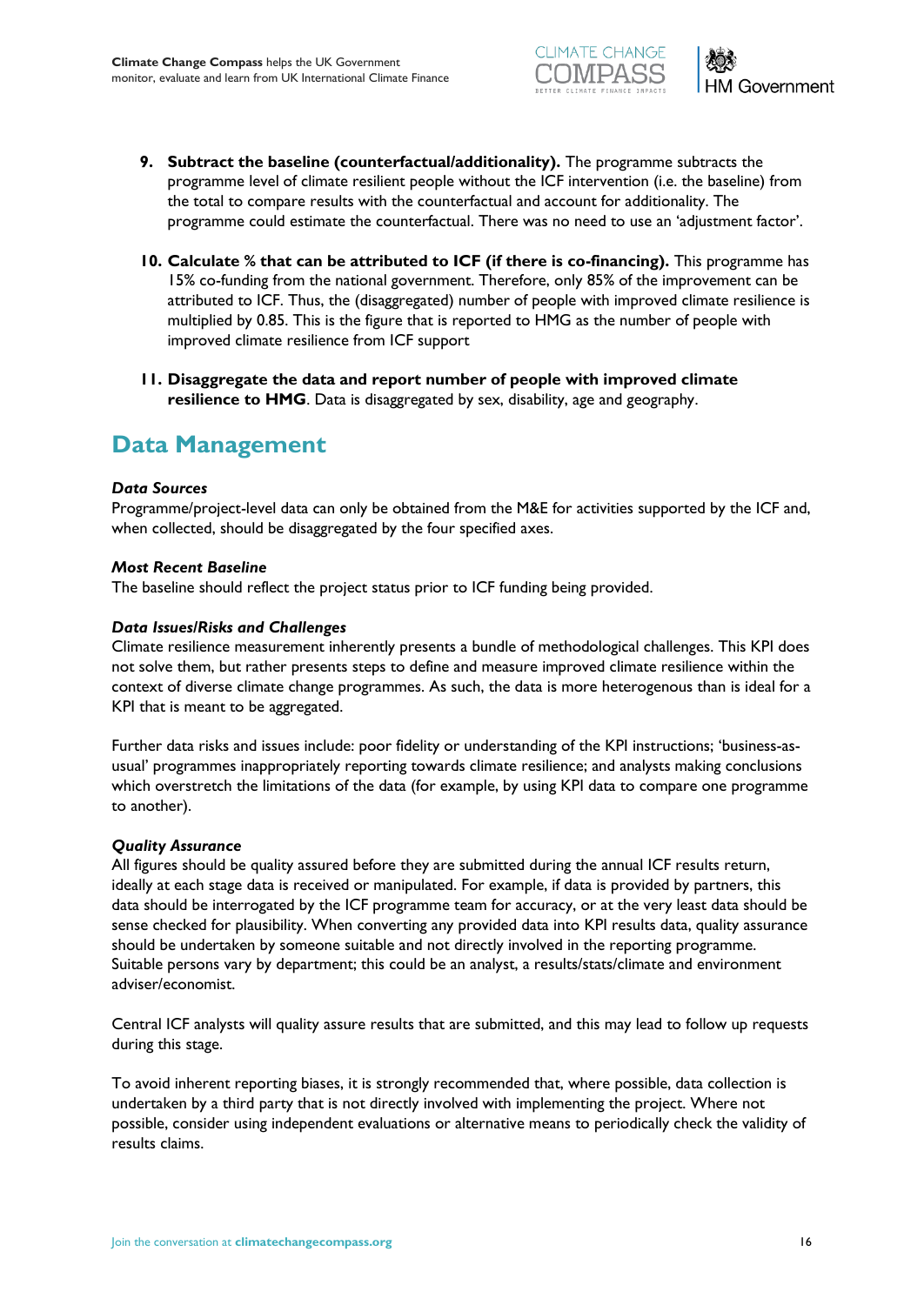



Any concerns about data quality or other concerns should be raised with your departmental ICF analysts and recorded in documentation related to your results return.

# <span id="page-16-0"></span>**Data Disaggregation**

### **Guidelines for Disaggregating Population Data in ICF's Headcount Key Performance Indicators**

HMG is committed to the principle that "every person counts and should be counted." The UK government has endorsed the *United Nations Global Partnership for Development Data,* and is taking concrete steps to operationalise this commitment. At the time of writing (2018), HMG has prioritised four Disaggregation Axes that are now required for all programmes. While HMG encourages all programmes to disaggregate data by these four axes to the extent that it is feasible, this requirement is not retroactive to programmes with logframes finalised prior to publication of the July 2018 DFID Inclusive Data Charter Action Plan. Whenever possible, reported numbers should be based on actual programme data, not simply models or estimates. For example, programmes should not assume that their population is 50% female. HMG expects programmes to collect and analyse robust data on target populations.

Disaggregation guidelines apply only to KPIs that count people. Still, in some cases, programmes do not directly interact with a population. Examples include a programme that focuses on institutional strengthening, or that upgrades the electricity grid of a city. HMG recognises that it may not be feasible for such programmes to collect or have access to nuanced population data. Whenever possible, such programmes should assess the impact of their interventions through surveys which disaggregate population data in this way. When this is not feasible, these programmes are permitted to utilise available population data or opt out altogether.

The Disaggregation Axes are as follows:

### **1. Sex**

Programmes should disaggregate by males/females. Disaggregation should be based on actual data, not models or assumptions that the population is split 50/50.

Report:

 $\overline{a}$ 

- number of males
- number of females
- Disaggregated data by sex is not feasible to collect

### **2. Disability**

Programmes should incorporate the six Washington Group "short set" of disability questions to their population surveys<sup>11</sup>. These questions and further guidance for them can be found at: **[http://www.washingtongroup-disability.com/washington-group-question-sets/short-set-of](http://www.washingtongroup-disability.com/washington-group-question-sets/short-set-of-disability-questions/)[disability-questions/](http://www.washingtongroup-disability.com/washington-group-question-sets/short-set-of-disability-questions/)** Whilst all HMG programmes are expected to apply and track all six survey questions in their beneficiary surveys, at the KPI level HMG expects reporting in two categories: disabled and not disabled. Anyone who answers "a lot of difficulty" or "cannot do it all" to one or more of the six questions should be counted as disabled.

<sup>11</sup> The Washington Group was established under the United Nations Statistical Commission in 2001 to address the need for cross-nationally comparable population-based measures on disability. It is composed of representatives of National Statistical Offices around the world.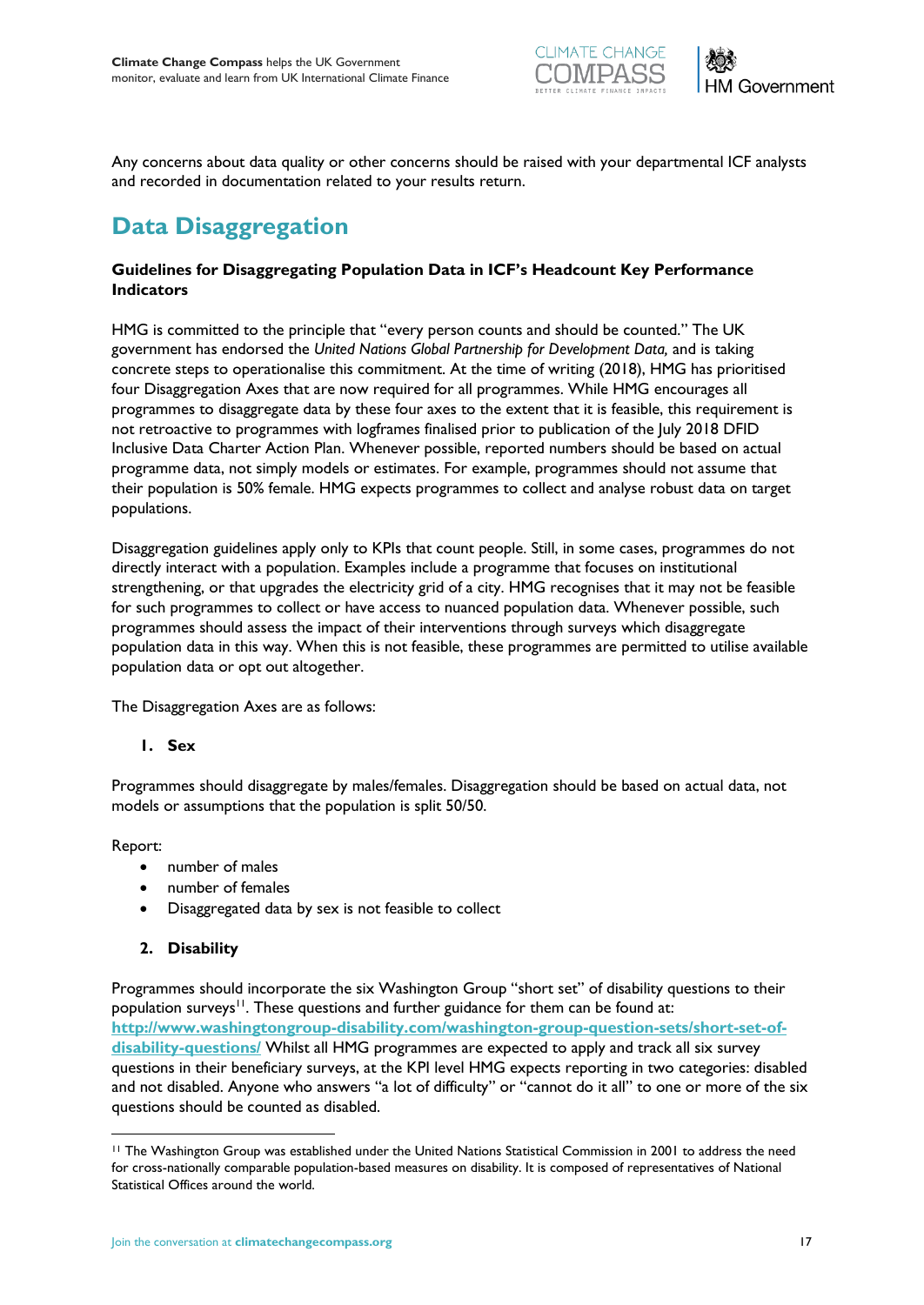



Report:

- o Number of disabled
- o Number not disabled
- o Disaggregated data by disability is not feasible to collect
- o Programme is not required to report disaggregated data because logframe was finalised prior to July 2018

### **3. Geography**

At the KPI level, all programmes should report on whether beneficiaries are rural or urban. (Geo-coding is also required, but this is not reported on at the KPI level.)

While the concepts of "urban" and "rural" are easily understood, in an era of migration and burgeoning peri-urban populations, the distinctions may be less clear. Moreover, there are substantial differences between how various countries approach this question, and there are no internationally-agreed definitions. For statistical purposes, HMG (and the UN) allows each country to define urban and rural individually. Follow definitions set for your country by its National Statistics Office or equivalent agency*.*

Report:

- Number of urban beneficiaries
- Number of rural beneficiaries
- Disaggregated data by geography is not feasible to collect
- Programme is not required to report disaggregated data because logframe finalised prior to July 2018

### **4. Age**

Whilst all programmes are expected to collect and analyse detailed data on the age of beneficiaries (see *DFID Guidance on Disaggregating Programme Data by Age*), at the KPI level ICF-affiliated programmes should report numbers consolidated into four categories: children, youth, adults and elders.

Report:

- Number of children (age 0-14)
- Number of youths (age 15-24)
- Number of adults (age 25-64)
- Number of elders (age 65+)
- Disaggregated data by age is not feasible to collect
- Programme is not required to report disaggregated data because logframe finalised prior to July 2018

### **5. Other**

As of August 2018, HMG is prioritising these four data Disaggregation Axes. However, it is committed to ultimately disaggregating data to the full suite of eight axes (i.e. income, age, sex, race, ethnicity, migratory status, disability and geography) advocated by the UN. As such, disaggregation guidance may be expanded in the coming years, probably beginning with income.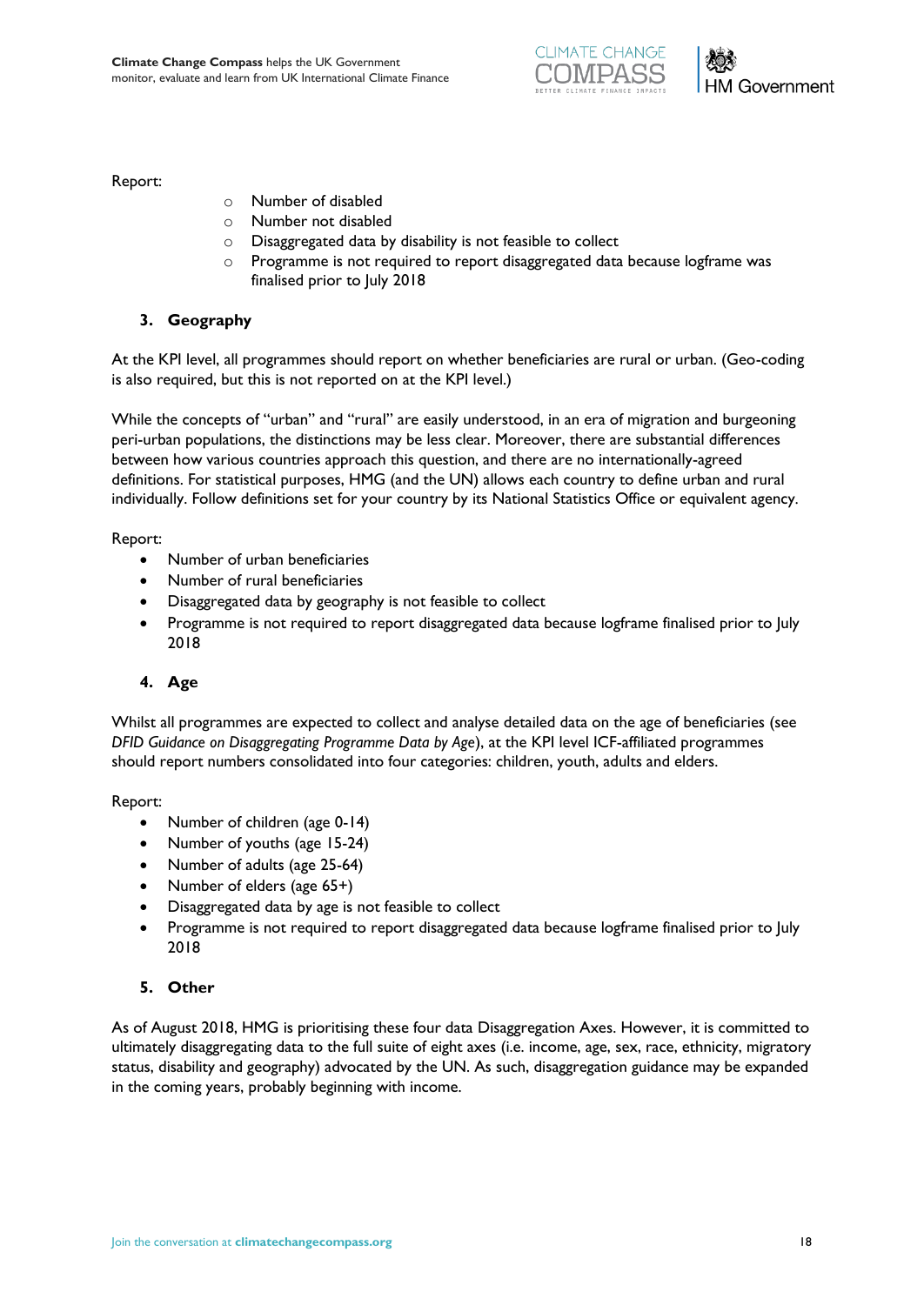



# <span id="page-18-0"></span>**Annex 1: Alternative Methodology for Steps 5-6 - Climate Resilience Index**

If Steps 5-6 of the Methodology above are not suitable or preferable for the programme, you may instead choose to use a climate resilience index. This may be the case if:

- You wish to measure the programme's results according to an existent, statistically validated climate resilience index, for example one which is tailored to your geography and/or sector.
- Your alternative model includes or is amenable to a specific, statistically validated climate resilience index.
- Your team prefers to track via an overall composite index rather than individual results indicators.

### *Alternative Step 5: Construct a climate resilience index which includes a balance for measurements to at least two dimensions of resilience*

An index is a composite measure derived from aggregating two or more separate variables. Rather than tracking individual results indicators, they are ultimately combined into a single unit. If the programme prefers the climate resilience index approach, there are two possibilities:

- Use an existent, statistically validated index, which fits the context and scope of the programme. One example is the Climate Risk and Vulnerability Index (CRVI) that the International Institute for Environment & Development (IIED) prepared for Cambodia's National Climate Change Committee. (This index should not be used beyond Cambodia.)
- If you do use an existent index, please ensure that:
	- o Your index is specifically intended for climate resilience contexts. In other words, even though the programme focuses on WASH, do not use a general sectoral WASH index. Instead, select one which is sensitive to climate resilience itself. You may, however, use a general WASH composite measure as one indicator within your climate resilience index.
	- o Your index fits the scope of the programme. A general climate resilience index for Cambodia may not effectively capture the contributions of a programme which more narrowly targets only its indigenous people
- Craft your own index that is tailored to the local context and the scope of the programme. If you select this option, please ensure that:
	- o The process is guided by someone with a high level of training and experience in statistics. We recommend consulting the Organization for Economic Cooperation & Development's (OECD's) *Handbook on Constructing Composite Indicators<sup>12</sup>* or other wellrecognised statistical manual.
	- o Your index is designed to measure individual-level resilience to climate shocks and stresses that are already, or predicted, to intensify from climate change. Climate resilience is considered to be a composite attribute possessed by each individual.
	- $\circ$  Your index should be based on the 3As Model or other recognised model or theoretical framework for climate resilience, which includes at least three distinct pillars or components.
	- o Your index should have an appropriate balance of indicators across at least two of the 3As (or alternative model).
	- o Your index fits the scope of the programme and its interventions, so that changes in the index can be attributed at least in part to ICF support.

<sup>12</sup> OECD. (2008). *Handbook on Constructing Composite Indicators: Methodology and Users Guide*. Available at: **<https://www.oecd.org/sdd/42495745.pdf>**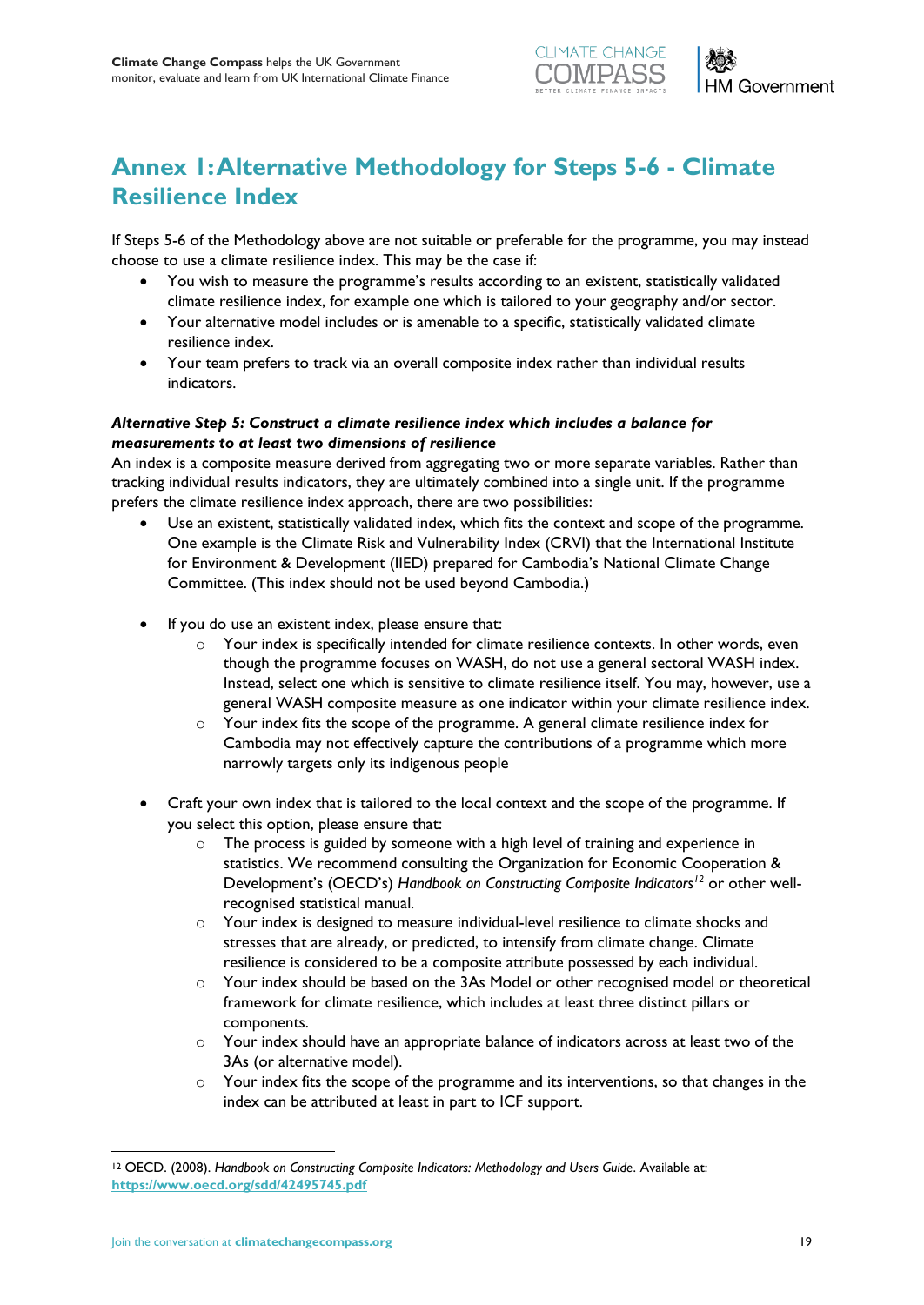



If you are crafting your own index, select a series of individual indicators/variables (possibly including composite variables) which meet these criteria.

#### *Alternative Step 6: Assign targets or thresholds for the index.*

KPI 4 measures number of people with improved climate resilience from ICF support. To this end, it is necessary to clearly differentiate between those who are classified as climate resilient – and those who are not. This is a simple yes/no binary.

If you are using an existent index, it is possible that it has targets/thresholds that have been set by technical experts. In this case, you may use those targets/thresholds to distinguish between those who are/are not classified as climate resilient. Otherwise, you should set your own. The specificities will depend greatly on context, sector, scope of the programme, etc. This is why this process should be led by someone with a high level of training and experience in statistics. In general, however, the reporting team should aim for a threshold that is moderately ambitious, but within the reach of the programme if it is implemented effectively and the underlying strategy is sound.

If you are crafting your own index, the same guidelines apply. The specificities are dependent on the context and scope of the programme. The exercise should be led by a statistical expert, and thresholds should be moderately ambitious, but within the reach of the programme (assuming effective management and sound strategy). The index should have appropriate weightings across at least two of the 3As, or a minimum of two components of an alternative climate resilience model. If the programme team is experiencing challenges, please request technical assistance from HMG.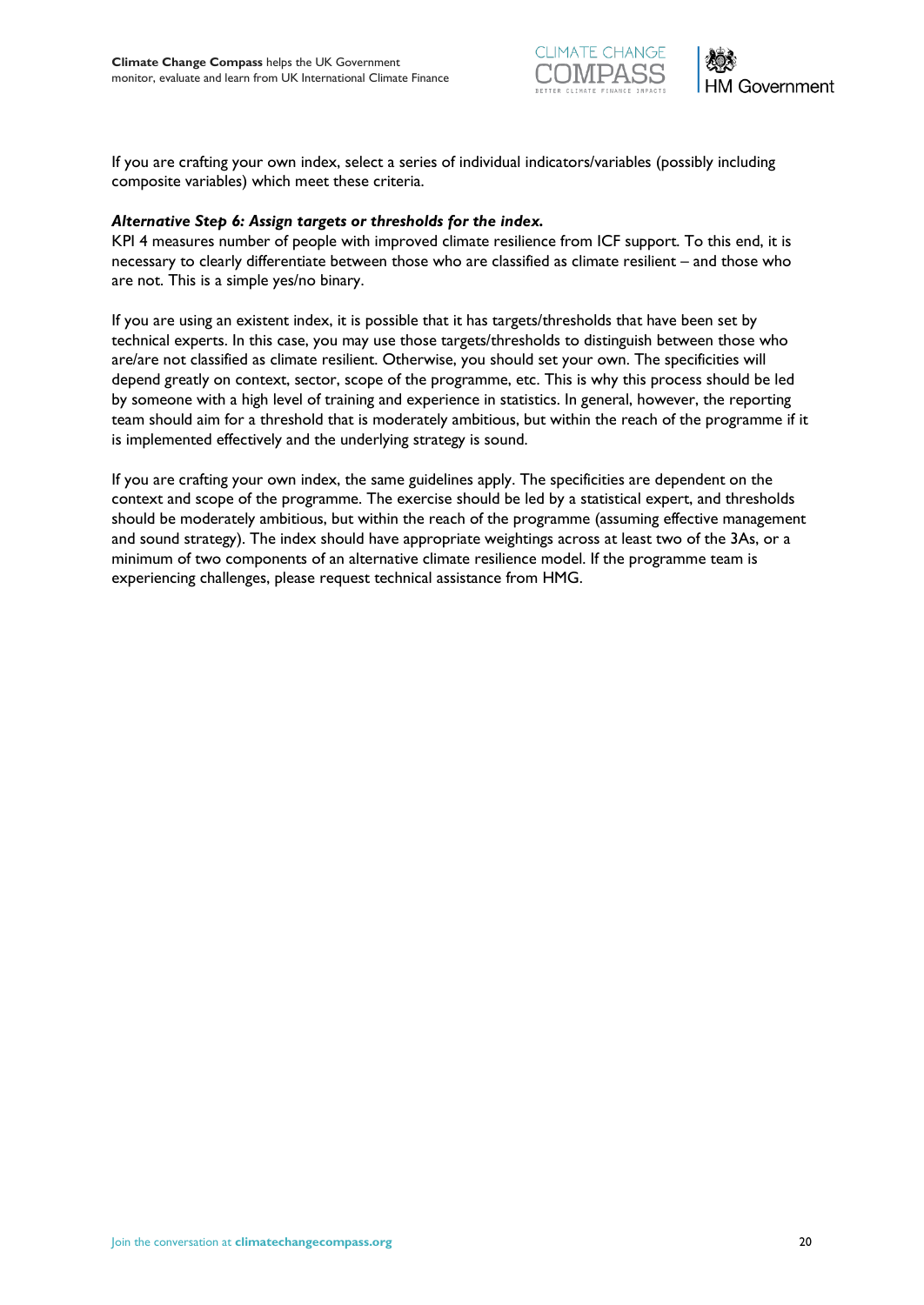



# <span id="page-20-0"></span>**Annex 2: Alternative worked example for KPI 4 (using alternative steps 5 and 6 presented in Annex 1)**

This fictitious programme aims to improve climate-resilient livelihoods for local farming communities experiencing repeated dramatic crop losses, and unseasonal water scarcity and flash floods from extreme and unpredictable weather conditions in a Central Asian country. The programme is designed to scale-up and integrate proven climate resilient approaches to agriculture and diversify local livelihoods through public-private partnership for 500,000 poor people in a rural area. The programme's outcome is: "Smallscale farmers in target area achieve improved climate resilience through enhancements in their ability to absorb, anticipate and adapt to climate related shocks and stresses."

- **1. Confirm that your programme qualifies as a climate resilience programme.** This programme fits the definition for climate resilience. Ways it does this include:
	- Addresses specific hazards that are linked to climate change: increasingly severe and unpredictable weather is already being experienced, and both drought and flood risks are expected to increase. This is because as average temperatures rise, winter snows – and springtime snowmelts – are expected to increase, whereas summer will become characterised by more heat waves and scantier rainfall.
	- It is sensitive to poverty, inequality and non-climate drivers of vulnerability particularly around food and water security.
	- It is a multidimensional programme, which strategically contributes to local people's ability to stabilise or improve their wellbeing with these climate impacts in mind.
- **2. Consider the exclusion criteria which may inhibit your programme from reporting towards KPI 4.** The exclusion criteria do not apply to this programme.
- **3. Familiarise yourself with the 3As Resilience Model (or select another established resilience model) which will be applied to your climate resilience programme.** This programme will report towards KPI 4 using the 3As Model.
- **4. Align the programme's logframe (and/or theory of change) outputs with the 3As (or alternative) Resilience Model.** The programme team tags its activities to the relevant 3 As. For example:

**Adaptive activities**: Mainstreaming climate-smart agriculture approaches within overall agriculture extension services; hardier farm animal breeds and species; more adaptive crops sown, resistant to prolonged heat waves and to soil erosion from flash floods; climate-oriented water resource management; adaptive silviculture and social forestation; and enabling non-farm livelihood and income opportunities.

**Anticipatory activities**: Improving quality and accessibility of hydrological climate modelling and early warning in the local language (including statistical downscaled climate-modelling for riverine floods, and climate-oriented water audit).

**Absorptive activities**: Strengthening flood protection infrastructure with adaptive re-design protocols, climate resilient water management and diversified irrigation methods based on hydrological climate modelling of current and future water recharge.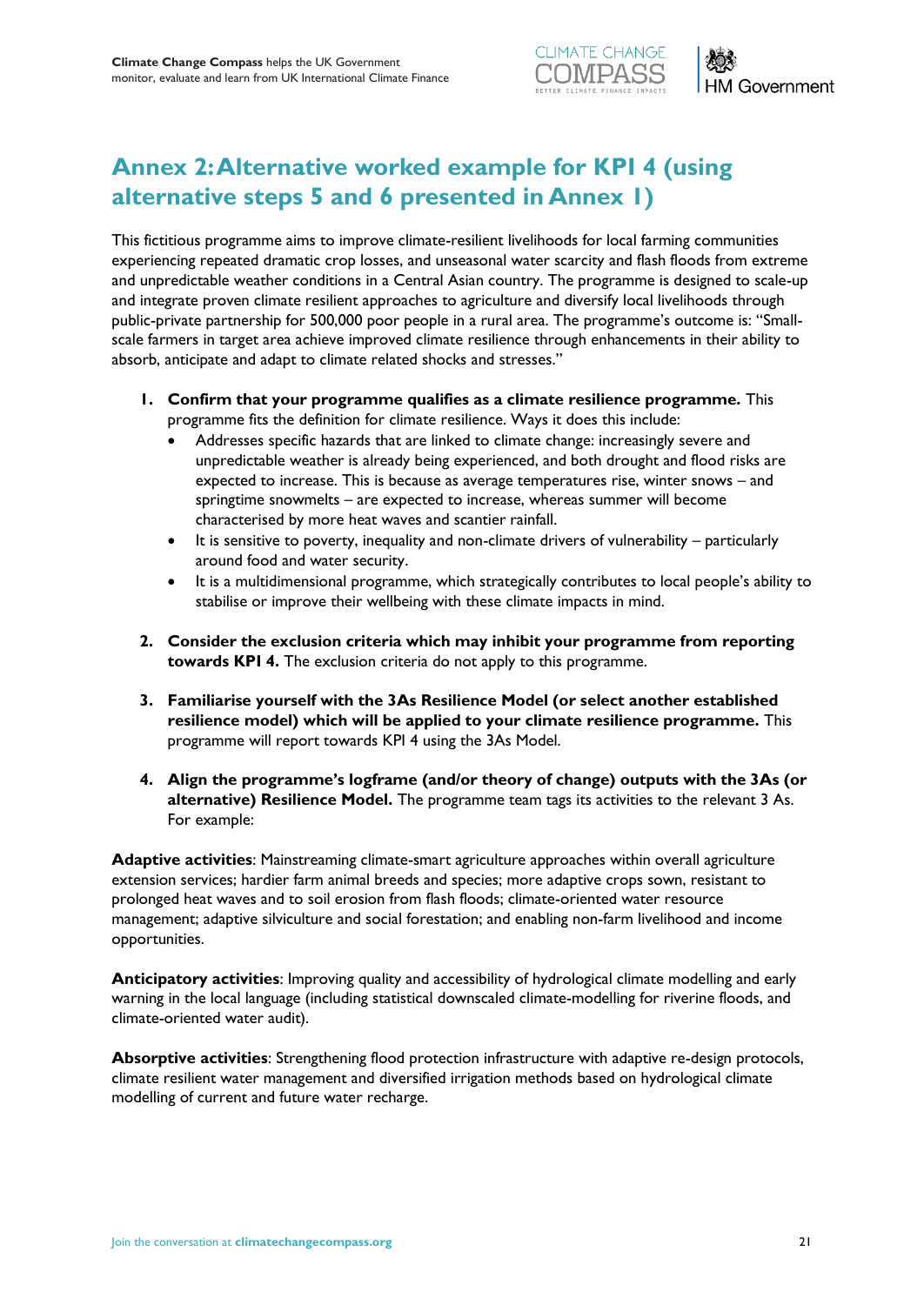



### **5. Construct a climate resilience index which includes a balance for measurements referring to at least two components of resilience**

In the context of the programme, climate resilience to intensifying climate shocks and stresses is a composite attribute possessed by each individual targeted by the programme. To report towards KPI 4, improvement in climate resilience is measured through a set of interlinked capacities to: absorb, anticipate and adapt to climatic shocks and stresses (the 3 As – Adaptive Capacity, Anticipatory Capacity, and Absorptive Capacity).

The implementing partner constructed a quantitative index of climate resilience to be assessed at the individual level through: measures of poverty levels, access to hydrological climate modelling and climateoriented early warning systems, access to sufficient water, general health and access to climate-smart agricultural services and adaptive agricultural technologies. The climate resilience index<sup>13</sup> is made of 2 indicators of adaptive capacity, 2 indicators of absorptive capacity and 2 indicators of anticipatory capacity, as follows:

- **Individuals above the poverty level (based on a** *per capita* **income of US \$1.25 per day) –** Indicator of Absorptive Capacity, reflecting both food production and livelihood security through diversified income streams.
- **Dietary diversity** Indicator of Absorptive Capacity, measured as a Dietary Diversity Score  $(DDS)^{14}$ , as a proxy indicator for availability of and access to sufficient food to ensure a balanced diet, from any source. Dietary diversity can ultimately give an indication of general health conditions of an individual.
- **Utilisation of climate smart agricultural services and technologies –** An indicator of Adaptive Capacity, assessing both connection to markets and active use of promoted adaptation techniques, climate-adaptive seeds and/or more climate-hearty animal breeds and improved animal husbandry.
- **Use of an improved climate-resilient water source less than 30 minutes from home or fields** – An indicator of Adaptive Capacity, demonstrating likelihood that an individual has access to water protected from prolonged drought; and can engage in extended irrigationrelated activities for farming and income generation, reliant on a Climate Resilient Integrated Water Resource Management Strategy.
- **Climate Impact Modelled Early Warning System** Indicator of Anticipatory Capacity reflecting the number of people able to receive and respond beneficially to the improved climate impact modelled early warning system.
- **Flood Protection Infrastructure**  Indicator of Anticipatory Capacity reflecting the number of people living within 100 meters of climate adaptive re-designed infrastructure that has been "flood-proofed" under the auspices of the programme.

<sup>&</sup>lt;sup>13</sup> All consortium partners collaborated to determine the composition of the indicators and agreed that the index reflects a sufficiently broad array of characteristics of climate resilience, and that a higher score accurately reflects a higher level of climate resilience in the target area.

<sup>&</sup>lt;sup>14</sup> Dietary diversity is a qualitative measure of food consumption that reflects access to a variety of foods and is a proxy for nutrient adequacy of the diet of individuals (Kennedy, G., Ballard, T. and Dop, M. (2010). Guidelines for Measuring Household and Individual Dietary Diversity. Available at: **<http://www.fao.org/3/a-i1983e.pdf>**).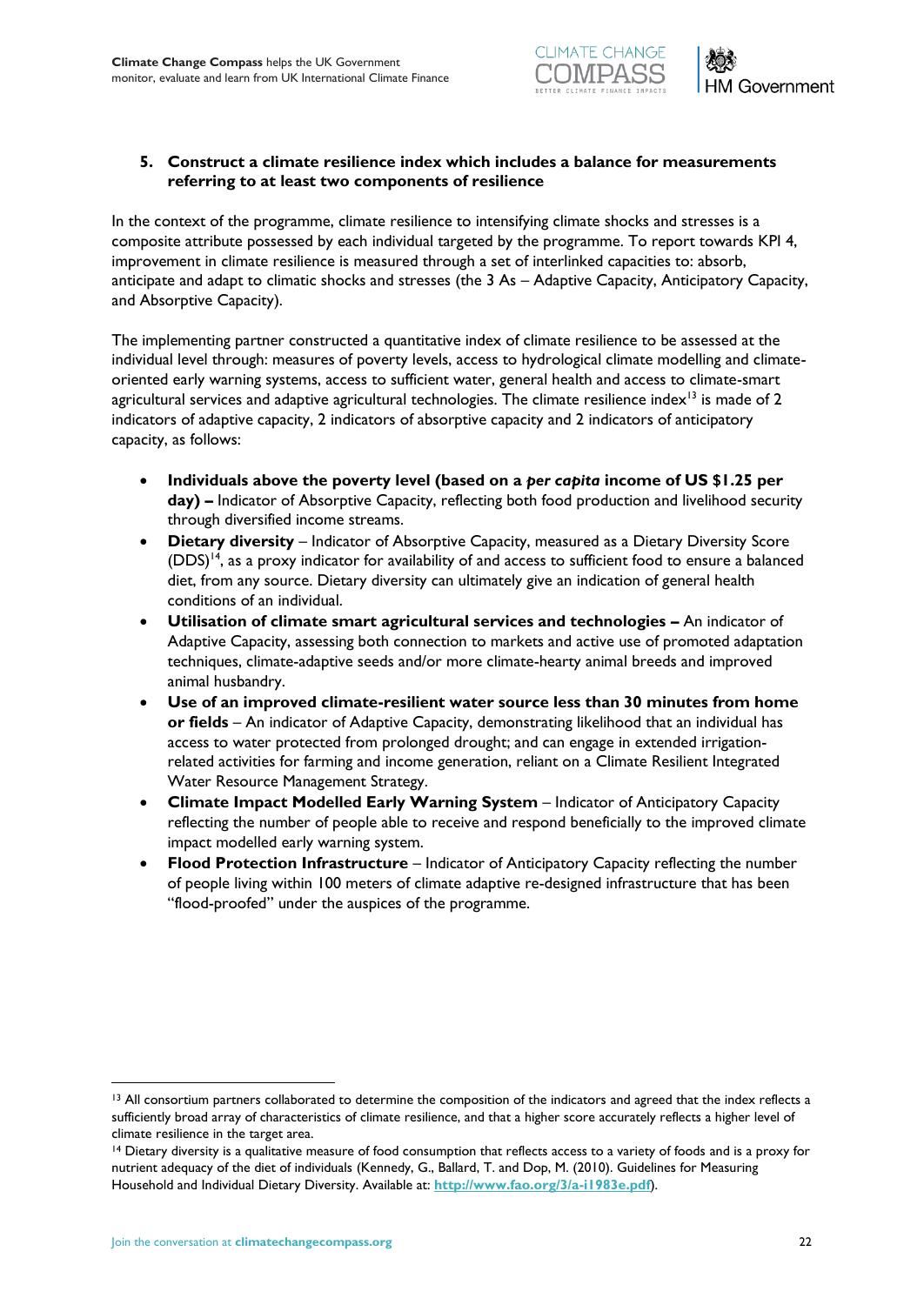



**6. Assign performance targets or thresholds for each quantitative indicator, and the climate resilience index as a whole.** The team selects performance targets for each of these indicators.

Thresholds are set for each of the indicators so that they can be distilled into a binary of yes/no. "No" = 0 points and "Yes" = 1 point. Individuals with a score of 2 or more are classified as climate resilient within the context of this programme's context and scope.

- **7. Construct a survey questionnaire (including Disaggregation Axes), sample frame and collect survey data.** Prior to start-up of programme activities, the programme's survey specialist designs a sampling frame and survey questionnaire, which includes questions to progress towards the climate resilience index, the indicators in the programme's logframe and the Disaggregation Axes required by HMG. Baseline data is collected.
- **8. Calculate number of people with improved climate resilience.** The survey specialist runs a query to calculate how many people have a total score of 2 or more.
- **9. Subtract the baseline (counterfactual/additionality).** The programme subtracts the programme level of climate resilient people without the ICF intervention (i.e. the number of people at baseline who had a score of 2 or more) from the total in order to compare results with the counterfactual and account for additionality. The programme could estimate the counterfactual. There was no need to use an 'adjustment factor'.
- **10. Calculate % that can be attributed to ICF (if there is co-financing).** This programme has 15% co-funding from the national government. Therefore, only 85% of the improvement can be attributed to ICF. Thus, the (disaggregated) number of people with improved climate resilience is multiplied by .85. This is the figure that is reported to HMG as the number of people with improved climate resilience from ICF support.
- **11. Disaggregate the data and report number of people with improved climate resilience to HMG.** Data is disaggregated by sex, disability, age and geography.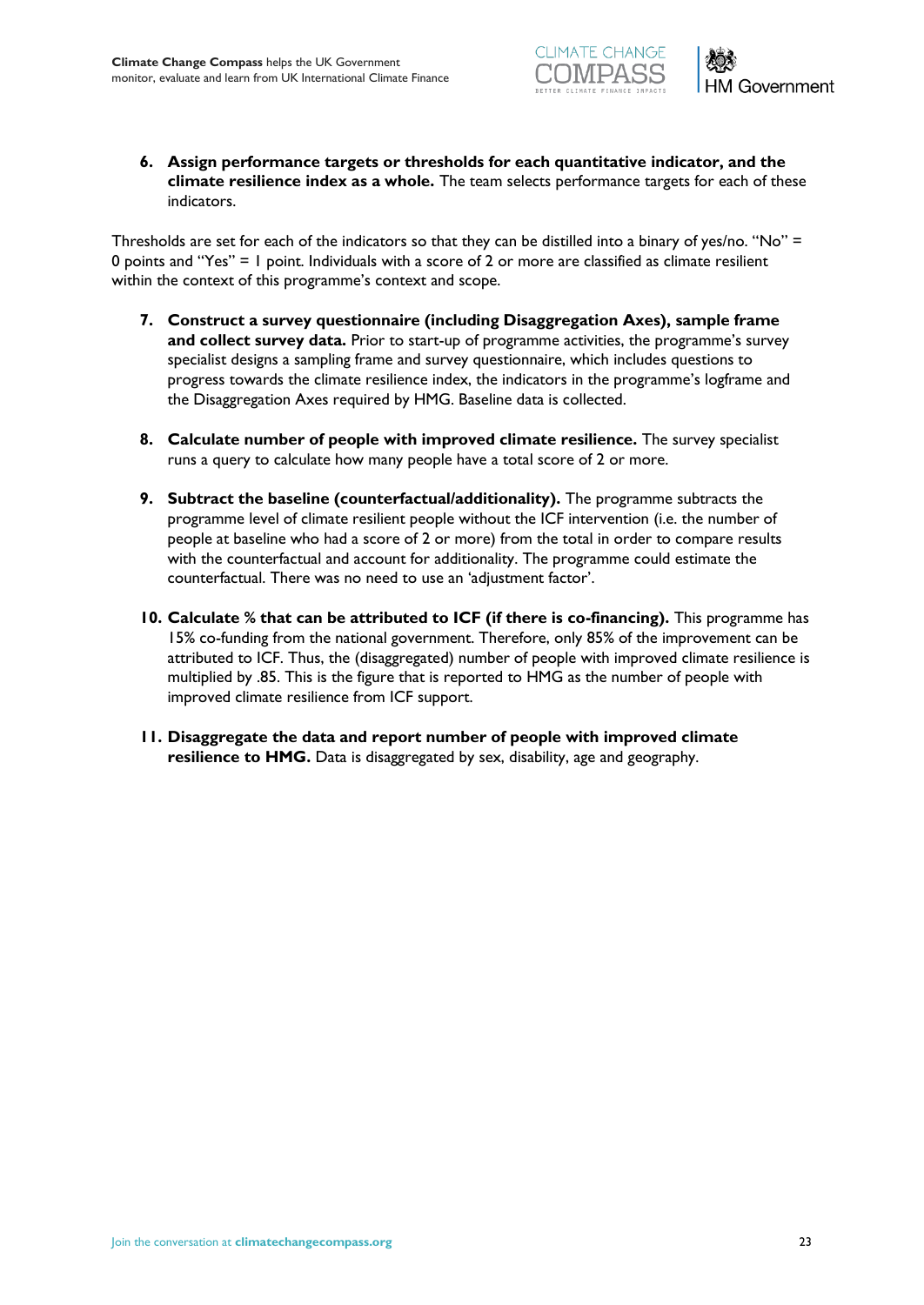



# <span id="page-23-0"></span>**Annex 3: Comparability and synergies with other external indicators**

KPI 4 aligns directly to SDG 13 ("take urgent action to combat climate change and its impacts"), and particularly target 13.1 ("strengthen resilience and adaptive capacity to climate-related hazards and natural disasters in all countries").

### *Other Existing KPI Comparators*

All climate fund portfolios are struggling with how to measure adaptation/resilience globally, particularly at the outcome or impact level. Schipper and Langston  $(2015)^{15}$  demonstrate that "the ability and methods to measure resilience are contested" (p. 9). As has been written at length elsewhere (e.g. Bours, McGinn, & Pringle 2014)<sup>16</sup>, early portfolios were unable to make sense of the sheer diversity of adaptation programmes and found themselves unable to formulate robust conclusions across sectors and scales.

There are three overall approaches to adaptation headline indicators, and they can be combined, as follows:

- An array of sector-specific indicators. The Global Environment Facility's Adaptation and Monitoring Tool<sup>17</sup> (AMAT) is an example of this – it includes a large number of indicators within a drop-down menu. Programmes can select which ones are relevant to it. ("Sectors" here may include themes, strategies, or approaches, such as 'mainstreaming climate change into public policy');
- Constructing indexes to capture various components of adaptation. Tracking Adaptation and Measuring Development (TAMD)<sup>18</sup> is an excellent example;
- Settling for input or output indicators for adaptation, rather than a clearly measurable outcome. For example, five core indicators of Pilot Program for Climate Resilience (PPCR) include "extent to which vulnerable households, communities' businesses and public sector services use improved PPCR supported tools, instruments, strategies, activities to respond to Climate Variability and Climate Change" (which is essentially an output indicator). Meanwhile, the Adaptation Fund includes at the impact level: "increased resiliency at the community, national and regional levels to climate variability and change," without a standard indicator or measure.

A handful of institutions are counting number of people with improved climate resilience. However, it is notable that they are concentrated among British institutions (IIED/TAMD, DFID, ICF, etc.) and they were designed by the same handful of people. PPCR is also reporting towards "Number of people supported by PPCR to cope with the effects of climate (core indicator)."

The more typical approach is to report towards thematic or sectoral indicators – or sidestep resilience measurement altogether. KPI 4 is clearly embracing one of the more innovative approaches. A recent World Bank review of resilience measurement approaches by multilateral and major bilateral agencies confirms that ICF's KPI 4 is relatively ambitious: Vandergriff (2016) writes that: "among the bilateral development agencies, DFID has comprehensive measurement frameworks and indicators to measure

l

<sup>15</sup> Lisa, E., Schipper, F., and Langston, L. (2015). A comparative overview of resilience measurement frameworks. London: Overseas Development Institute.

<sup>16</sup> Bours, D., McGinn, C., and Pringle, P. (2014). Evaluation review 2: International and donor agency portfolio evaluations: Trends in monitoring and evaluation of climate change adaptation programmes. Phnom Penh, SEA Change Community of Practice and Oxford, United Kingdom Climate Impacts Programme.

<sup>&</sup>lt;sup>17</sup> GEF. (2014). Climate Change Adaptation Tracking Tool. Available at: [https://www.thegef.org/documents/gef](https://www.thegef.org/documents/gef-climate-change-adaptation-tracking-tool)**[climate-change-adaptation-tracking-tool](https://www.thegef.org/documents/gef-climate-change-adaptation-tracking-tool)**

<sup>18</sup> IIED. (2014). The Tracking Adaptation and Measuring Development (TAMD) framework. Available at **<https://www.iied.org/tracking-adaptation-measuring-development-tamd>**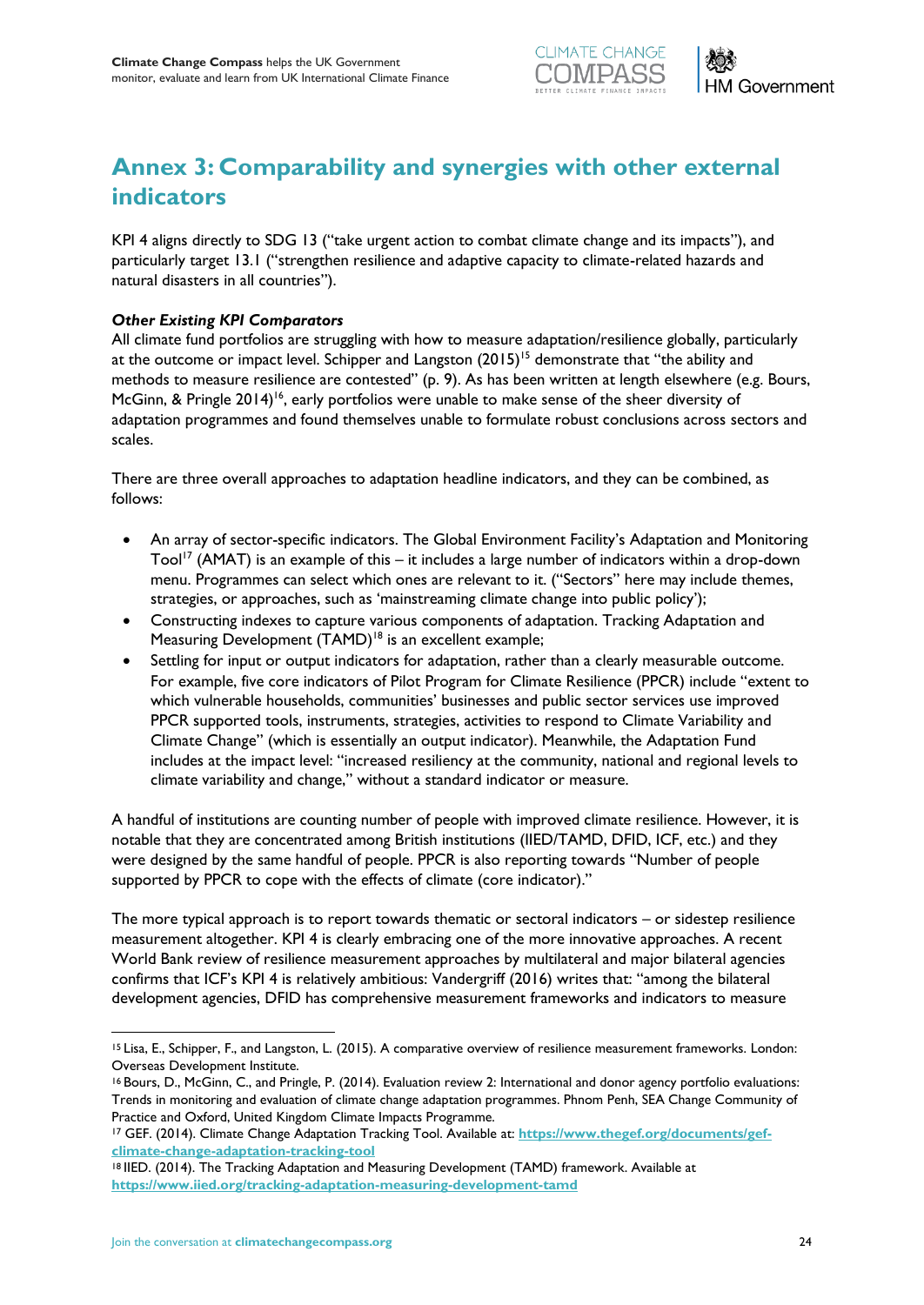



resilience results of projects under the BRACED program and ICF, and is moving towards improving these" (p. 17). This desk review on climate resilience measurement confirms that KPI 4 is breaking new ground and is thus potentially of great interest to global specialists and other donor agencies.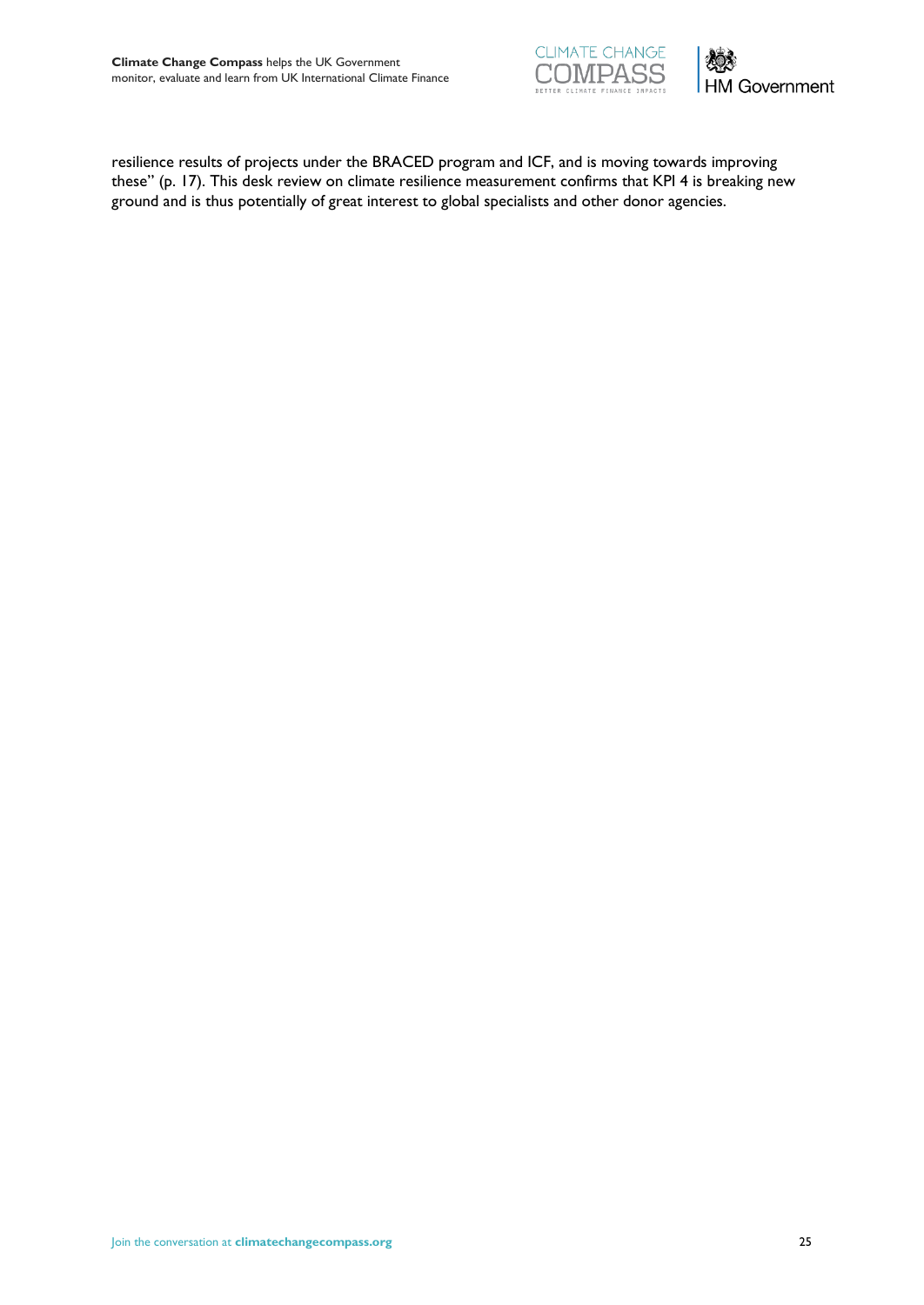



# <span id="page-25-0"></span>**Annex 4: Definitions of key methodological terms used across ICF KPIs**

As different HMG departments may use the same terminology to refer to different concepts, this section sets out definitions for key terms used across MNs for ICF KPIs. The terms used in these notes refer to the concepts as defined below, rather than to alternative, department-specific usages of these terms.

*Additionality*: Impacts or results are additional if they are beyond the results that would have occurred in the absence of the ICF-supported intervention. That is, results are additional if they go beyond what would have been expected under a BAU counterfactual.

*Anticipatory capacity<sup>19</sup>:* The ability of social systems to anticipate and reduce the impact of climate variability and extremes through preparedness and planning.

*Adaptive capacity<sup>20</sup>:* The ability of social systems to adapt to multiple, long-term and future climate change risks, and also to learn and adjust after a disaster.

*Absorptive capacity<sup>21</sup>:* The ability of social systems to absorb and cope with the impacts of climate variability and extremes, i.e. to use available skills and resources, to face and manage adverse conditions, emergencies or disasters.

*Attribution*: Attribution refers to allocating responsibility for impacts or results among all actors that have played a causal role in programmes that deliver additional results. Results are commonly attributed to causal actors based on their financial contributions to programmes (though there may be cases where greater nuance is needed, as with KPI 11 and KPI 12).

*Causality*: Causality refers to the assessment that one or more actors bear responsibility for additional results or impacts, because of funding provided though the ICF or actions taken under an ICF programme. Multiple development partners may be assessed to have played a causal role in delivering results.

*Climate change<sup>22</sup> <sup>23</sup>:* A change of climate which is attributed directly or indirectly to human activity that alters the composition of the global atmosphere, and which is in addition to natural *climate variability* observed over comparable time periods.

*Counterfactual*: The situation one might expect to have prevailed at the point in time in which a programme is providing results, under different conditions. Commonly, this is used to refer to a 'business as usual' (BAU) counterfactual case that would have been observed if the ICF-supported intervention had not taken place.

*Resilience:* The Intergovernmental Panel on Climate Change (IPCC) defines resilience as: "The capacity of social, economic and environmental systems to cope with a hazardous event or trend or disturbance, responding or reorganizing in ways that maintain their essential function, identity and structure, while

<sup>19</sup> Bahadur, A., Peters, K., Wilkinson, E., Pichon, F., Gray, K. and Tanner, T. (2015) The 3As: tracking resilience across BRACED. Working Paper. BRACED Knowledge Manager. Retrieved from:

**<https://www.odi.org/sites/odi.org.uk/files/odi-assets/publications-opinion-files/9812.pdf>** <sup>20</sup> Ibid.

<sup>21</sup> Ibid.

<sup>&</sup>lt;sup>22</sup> United Nations. (1992). United Nations Framework Convention on Climate Change, pp. 7. <sup>23</sup> UNFCCC Glossary, Article I, Page 120 (**[https://www.ipcc.ch/pdf/assessment-](https://www.ipcc.ch/pdf/assessment-report/ar5/syr/AR5_SYR_FINAL_Glossary.pdf)**

**[report/ar5/syr/AR5\\_SYR\\_FINAL\\_Glossary.pdf](https://www.ipcc.ch/pdf/assessment-report/ar5/syr/AR5_SYR_FINAL_Glossary.pdf)**)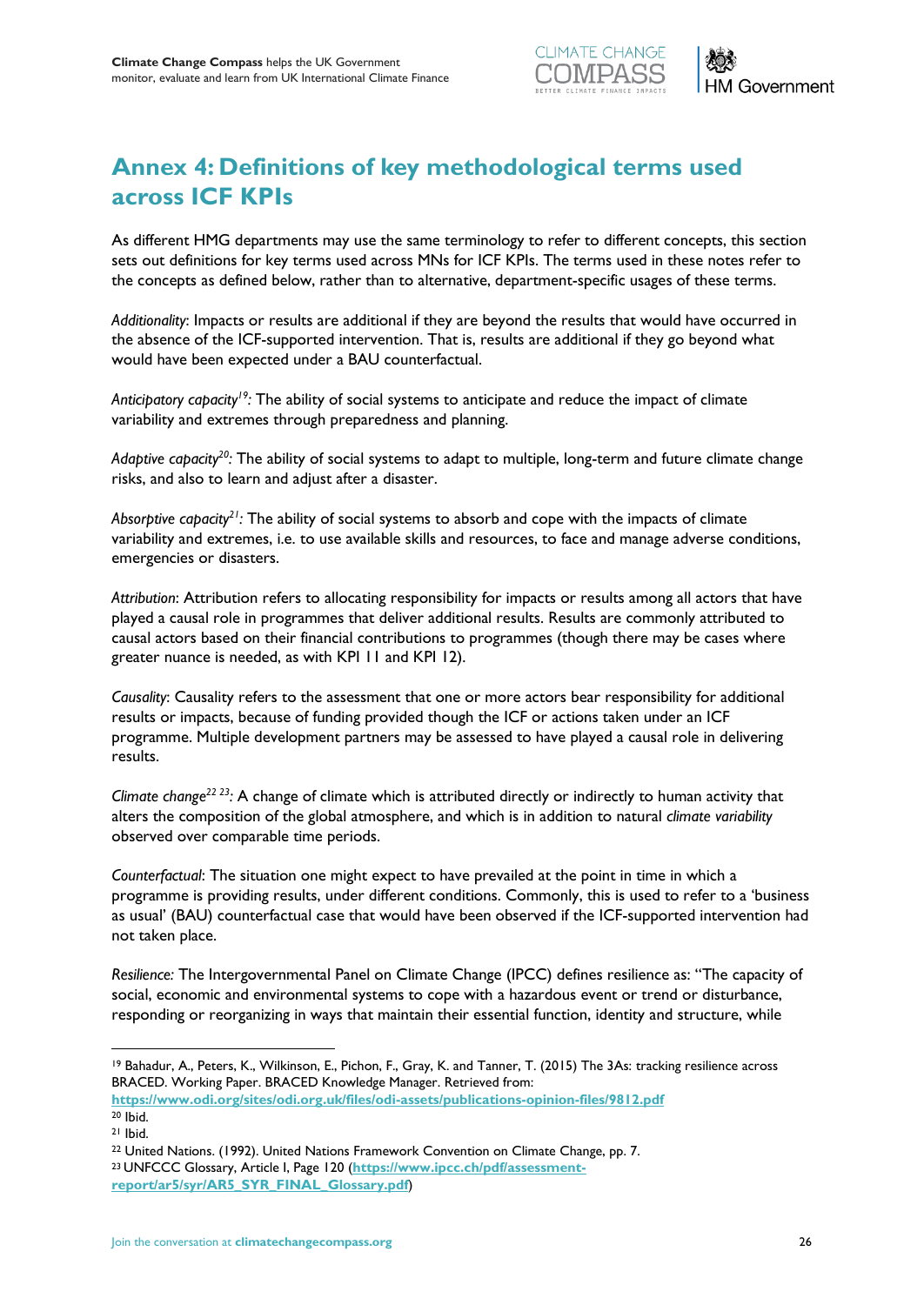



also maintaining the capacity for adaptation, learning and transformation<sup>24</sup>. DFID, meanwhile, has defined resilience as "The ability of countries, communities and households to manage change by maintaining or transforming living standards in the face of shocks or stresses without compromising their long-term prospects."<sup>25</sup>

<sup>24</sup> IPCC 2014: Annex II: Glossary [Mach, K.J., S. Planton and C. von Stechow (eds.)]. In: Climate Change 2014: Synthesis Report. Contribution of Working Groups I, II and III to the Fifth Assessment Report of the Intergovernmental Panel on Climate Change [Core Writing Team, R.K. Pachauri and L.A. Meyer (eds.)]. IPCC, Geneva, Switzerland, pp. 117-130. Retrieved from **[https://www.ipcc.ch/pdf/assessment-report/ar5/syr/AR5\\_SYR\\_FINAL\\_Glossary.pdf](https://www.ipcc.ch/pdf/assessment-report/ar5/syr/AR5_SYR_FINAL_Glossary.pdf)** <sup>25</sup> DFID (2016), as cited by ICAI in the performance review on building resilience to natural disasters (2018, p.11). **<https://icai.independent.gov.uk/wp-content/uploads/Building-Resilience-to-natural-disasters-Final.pdf>**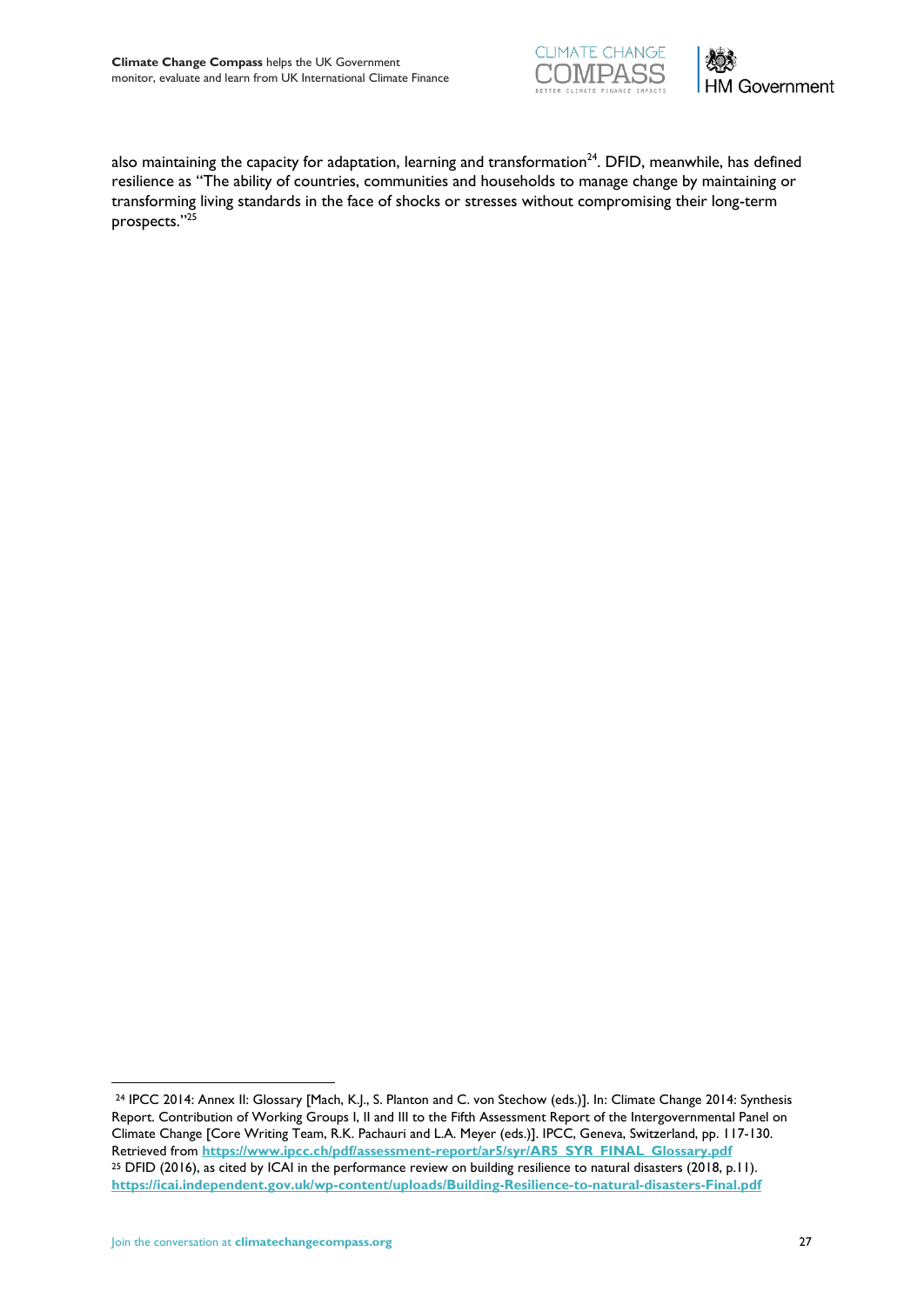



# <span id="page-27-0"></span>**Annex 5: Summary Table –The 3As Defined.<sup>26</sup>**

|                                                                                 | <b>Adaptive capacity</b>                                                                                                                                                                                                                                                                     | <b>Anticipatory capacity</b>                                                                                                                                                                                                                        | <b>Absorptive capacity</b>                                                                                                                                                                                                                                                                                                                                                                                     |
|---------------------------------------------------------------------------------|----------------------------------------------------------------------------------------------------------------------------------------------------------------------------------------------------------------------------------------------------------------------------------------------|-----------------------------------------------------------------------------------------------------------------------------------------------------------------------------------------------------------------------------------------------------|----------------------------------------------------------------------------------------------------------------------------------------------------------------------------------------------------------------------------------------------------------------------------------------------------------------------------------------------------------------------------------------------------------------|
| <b>Definition</b><br><b>Hazards</b><br>When is this<br>activated/<br>exercised? | Ability to react to<br>evolving/dynamic risk of<br>disturbance to reduce the<br>likelihood of harmful<br>outcomes<br>Multiple and evolving<br>shocks and stresses<br>During and after<br>disturbances                                                                                        | Ability to undertake<br>proactive actions to avoid<br>upheaval from shocks and<br>stresses<br>Specific shocks and<br>stresses<br>Before disturbances                                                                                                | Ability of systems to<br>buffer the impacts of<br>shocks in the short term<br>to avoid collapse<br>Multiple shocks<br>After disturbances                                                                                                                                                                                                                                                                       |
| <b>Time horizon</b>                                                             | Medium to long term                                                                                                                                                                                                                                                                          | Short to medium term                                                                                                                                                                                                                                | Short term                                                                                                                                                                                                                                                                                                                                                                                                     |
| <b>Example</b><br>actions to<br>build this<br>capacity                          | Changes in crops<br>$\bullet$<br>grown to better<br>engage with changing<br>climatic conditions<br>Mainstreaming climate<br>$\bullet$<br>change into sectoral<br>development policies<br>$\bullet$                                                                                           | Heeding early<br>$\bullet$<br>warnings<br>Building houses on<br>$\bullet$<br>stilts<br>Issuance of codes for<br>$\bullet$<br>buildings and<br>infrastructure and<br>necessary compliance                                                            | Community access to<br>$\bullet$<br>savings and streams of<br>finance<br>Disaster preparedness<br>$\bullet$<br>activities<br>Building in redundancy<br>$\bullet$<br>in the provision of<br>basic services                                                                                                                                                                                                      |
| <b>Illustrative</b><br>indicators                                               | % of agricultural land<br>$\bullet$<br>devoted to the<br>production of drought<br>resistant crops<br>% of the agricultural<br>$\bullet$<br>production irrigated.<br>Share of the added<br>value of national<br>production directly<br>exposed to a specific<br>disaster (such as<br>drought) | % of houses on stilts<br>$\bullet$<br>in a community<br>% of buildings and/or<br>$\bullet$<br>other assets<br>complying to building<br>regulation codes<br>The number of people<br>$\bullet$<br>targeted by the<br>emergency radio<br>announcements | % of households<br>$\bullet$<br>covered by social<br>security/ safety net<br>programs.<br>Emergency<br>$\bullet$<br>accommodations (i.e.<br>cyclone shelters) in %<br>of the population<br>identified as exposed<br>to a specific risk,<br>% of population with<br>$\bullet$<br>access to banking<br>services<br>Level of national<br>$\bullet$<br>emergency funds in<br>share of the GDP or<br>per inhabitant |

<sup>26</sup> BRACED Programme. (2015). Monitoring & evaluation (M&E) guidance notes. Version 1.1. Available at: **<http://www.braced.org/contentAsset/raw-data/761757df-7b3f-4cc0-9598-a684c40df788/attachmentFile>**